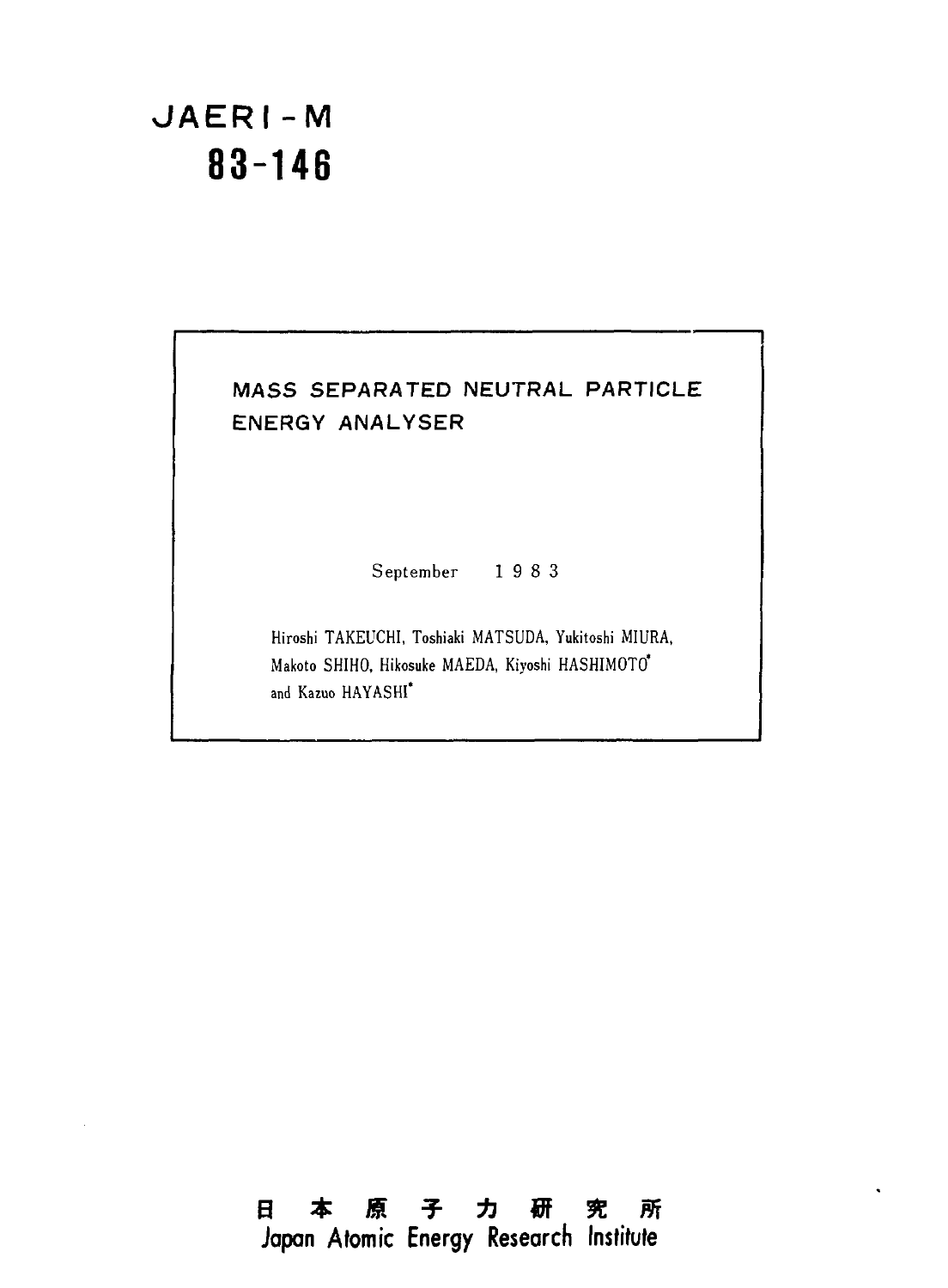```
JAFRI-M ショー、、は、日本原子力研究所が不定期に公共している研究報告書です
 大手。開手おどこ、日本原子力研究所技術情報部局報査科課 〒319 11 英風県西岸郡東海村 あて、お
項1. セージベベル (4.3)、セルは302明初法人原子力が済会資料センター(〒319-11 英城県東河都東海村
にもり子な研究所内にて復写による実費価布をおこなここおります
```
JAFRI-M reports are issued irregularly.

 $\cdot$ 

Inquiries about availability of the reports should be addressed to Information. Section, Division of Technical Information, Japan Atomic Energy Research Institute, Tokai-ioura, Naka-gun, Ibaraki-ken 319 11. - Japan.

C. Japan Atomic Energy Research Institute, 1983

| 編集兼発行 |   | 日本原子力研究所    |
|-------|---|-------------|
| - 60  | 刷 | H 立高速印刷株式会社 |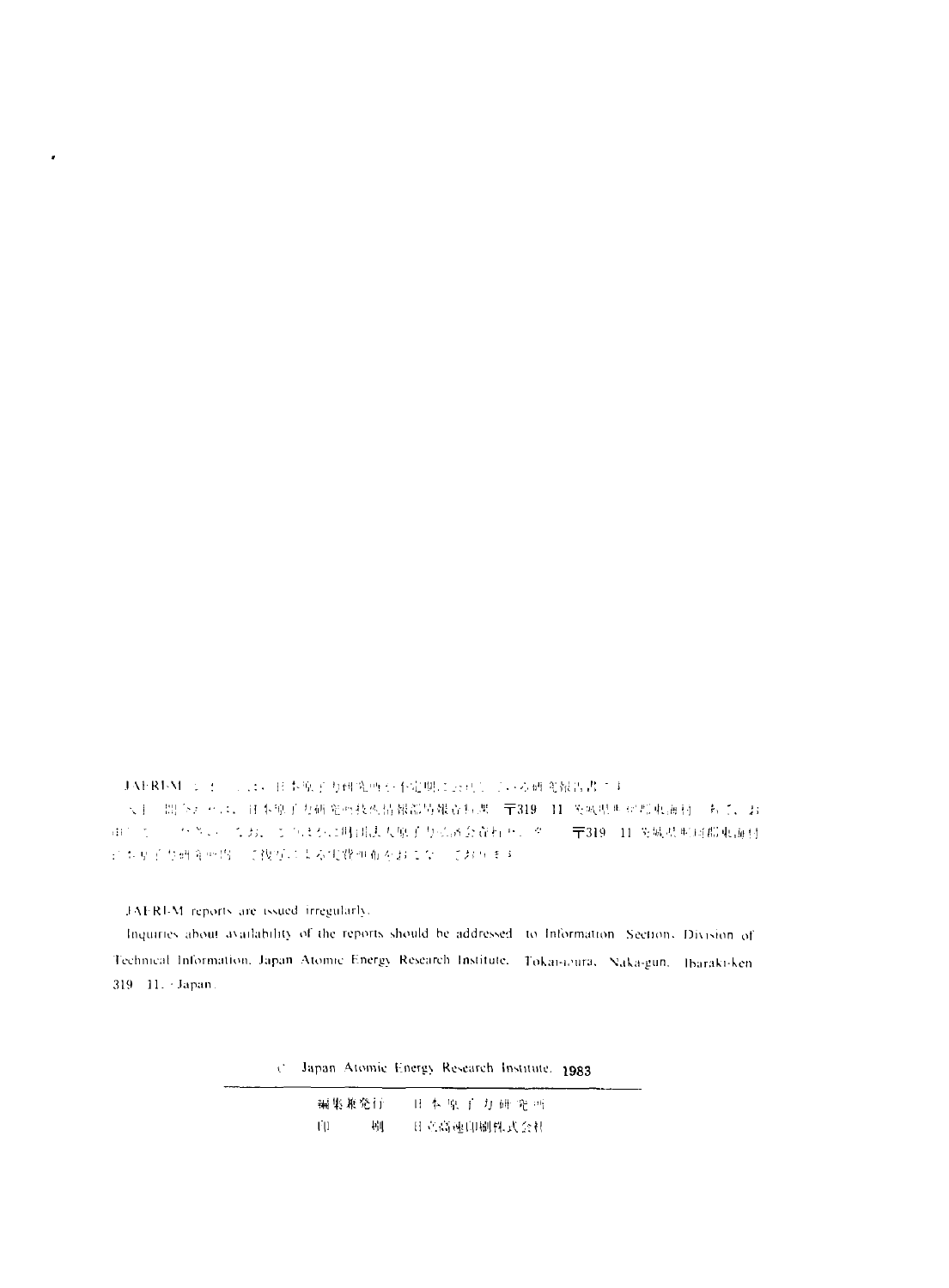Mass Separated Neutral Particle Energy Analyser Mass Separated Neutra1 Partic1e Energy Ana1yser

Hiroshi TAKEUCHI, Toshiaki MATSUDA $^+$ , Yukitoshi MIURA $^+$ , Makoto SHIHO, Hikosuke MAEDA, Kiyoshi HASHIMOTO\*, Makoto SHIHO, Hikosuke MAEDA, Kiyoshi HASHIMOTO\*, and Kazuo HAYASHI\* dKazuo HAYASHI\* Department of Large Tokamak Development, Department of Large Tokamak Development, Tokai Research Establishment, JAERI Tokai Research Estab1ishment, JAERI (Received August 12, 1983) (Received August 12, 1983)

A mass separated neutral particle energy analyser which could simultaneously measure hydrogen and deuterium atoms emitted from tokamak plasma was constructed. The analyser was calibrated for the energy and p1asma was constructed. The ana1yser was ca1ibrated for the energy and mass separation in the energy range from 0.4 keV to 9 keV. In order mass separation in the energy range from 0.4 keV to 9 keV. In order to investigate the behavior of deuteron and proton in the JFT-2 tokamak to investigate the behavior of deuteron and proton in the JFT-2 tokam plasma heated with ion cyclotron wave and neutral beam injection, this analyser was installed in JFT-2 tokamak. It was found that the energy ana1yser was insta11ed in JFT-2 tokamak. It was found that the energy spectrum could be determined with sufficient accuracy. The obtained ion temperature and ratio of deuteron and proton density from the energy spectrum were in good agreement with the value deduced from Doppler spectrum were in good agreement with the va1ue deduced from Dopp1er broadening of TiXIV line and the line intensities of  $H_\alpha$  and  $D_\alpha$  respectively.

Keywords: Neutral Particle, Energy Analyser, Ion Cyclotron, Plasma Heated Ion Cyc1otron, P1asma Heated JFT-2, Tokamak, Ion Temperature JFT-2, Tokamak, Ion Temperature Deuteron, Proton, Calibration Deuteron, Pτoton, Ca1ibration

•+ Department of Thermonuclear Fusion Research, Tokai, JAERI <sup>+</sup>Department of Thermonuclear Fusion Research, Tokai, JAER

\* Toshiba Corporation, Kawasaki, Kanagawa \* Toshiba Corporation, Kawasaki, K agawa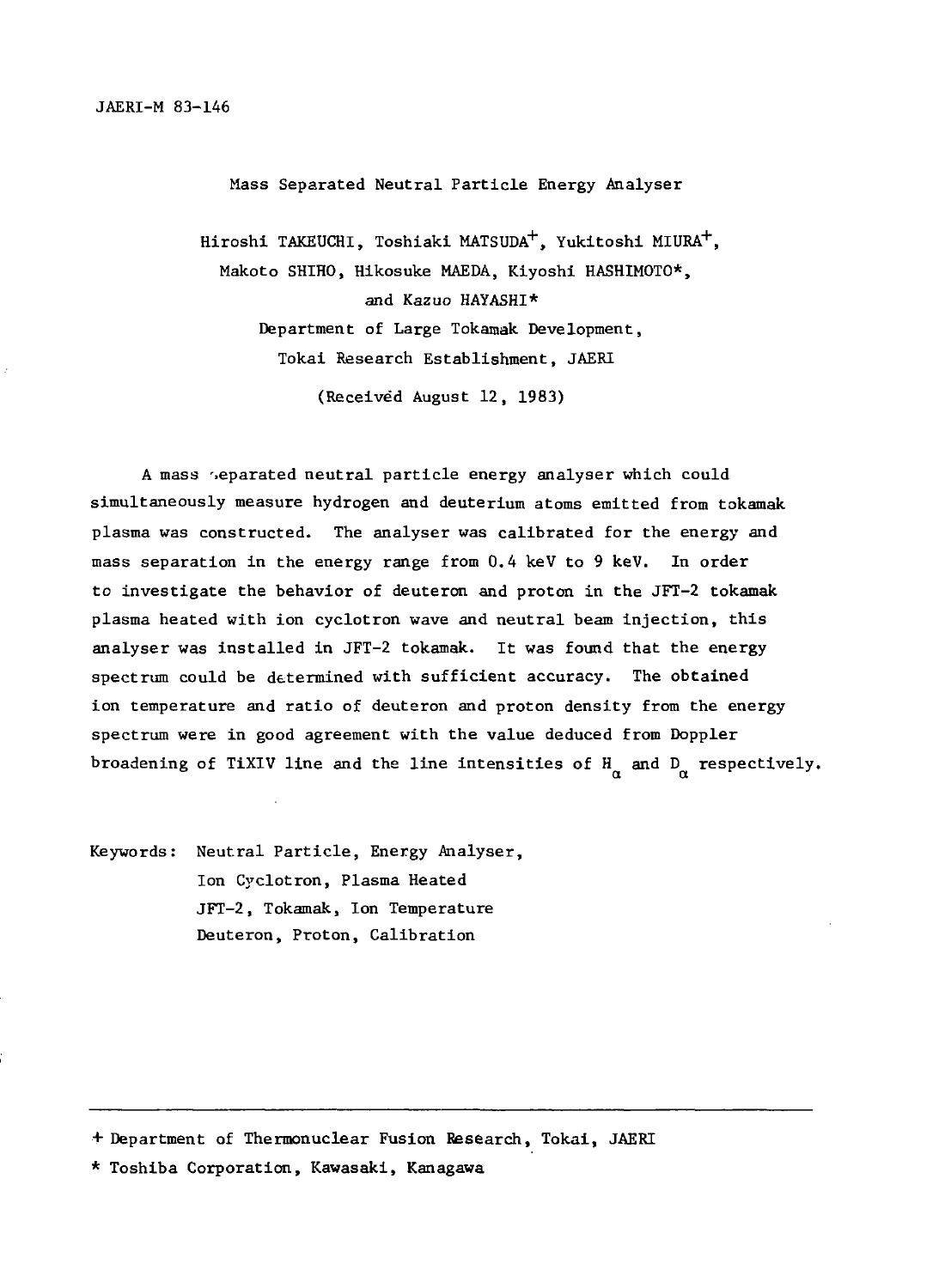#### 質量分離型中性粒子エネノレギ一分析器

**諒** 日本原子力研究所東海研究所大型トカマク開発部 竹内 浩・松田 俊明+三浦 幸俊+志甫 前田 彦祐・橋本 清\*• 林 和夫\*

( 1 983 8 12日受理)

粒子エネルギー分析器が製作され, 0.4 Ke V ~ 9 Ke V のエネルギー範囲で質量とエネル よって加熱されたJFT - 2トカマクプラズマにおける重陽子及び陽子の振舞いを調べる ために,本分析器をJFT-2トカマクに装着し,十分な精度をもって各エネルギースペ ン温度及び,重陽子と陽子との密度比は それぞれ Ti XIV ラインのドップラー幅からのイ ォン温度及びH<sub>a</sub>とD<sub>a</sub>の強度比からの値と一致した。 トカマクプラズマから放出される水素と重水素原子を同時に測定可能な質量分離型中性 ギーに関して較正を行った。そしてイオンサイクロ卜ロン波及び中性粒子ビームの入射に クトルを決定した。またエネルギースペクトルから定められたターゲットプラズマのイオ

Ł

- + 核融合研究部
- ・東芝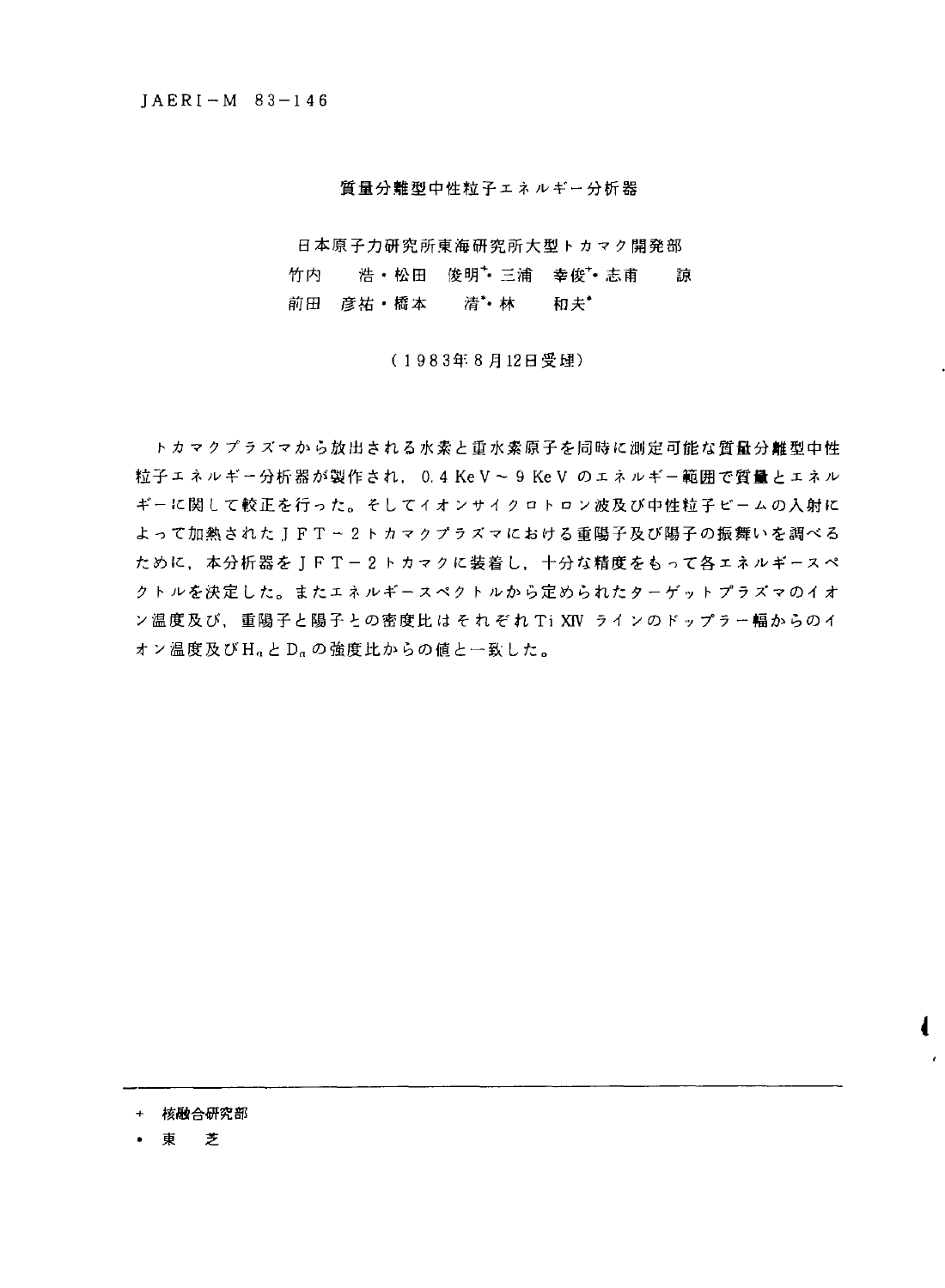### Contents

| 1. |                                                           |  |
|----|-----------------------------------------------------------|--|
| 2. | Description of Mass Separated Neutral Particle Energy     |  |
|    |                                                           |  |
| 3. |                                                           |  |
| 4. | Experimental Arrangements and Results of Charge-Exchanged |  |
|    | Neutral Particle Measurements on JFT-2 Tokamak  9         |  |
| 5. |                                                           |  |
| 6. |                                                           |  |
|    |                                                           |  |
|    |                                                           |  |

 $\hat{\mathbf{r}}$ 

 $\mathcal{L}^{\pm}$ 

 $\pmb{r}$ 

 $\bar{\mathcal{L}}$ 

目 次

| 2. 質量分離型中性粒子エネルギー分析器 ………………………………………………………… 3 |  |
|-----------------------------------------------|--|
|                                               |  |
| 4. JFT-2トカマクにおける荷電交換中性粒子測定の実験配置と結果 ………………… 9  |  |
|                                               |  |
|                                               |  |
|                                               |  |
|                                               |  |

 $\sim 10^{-1}$ 

 $\mathcal{A}$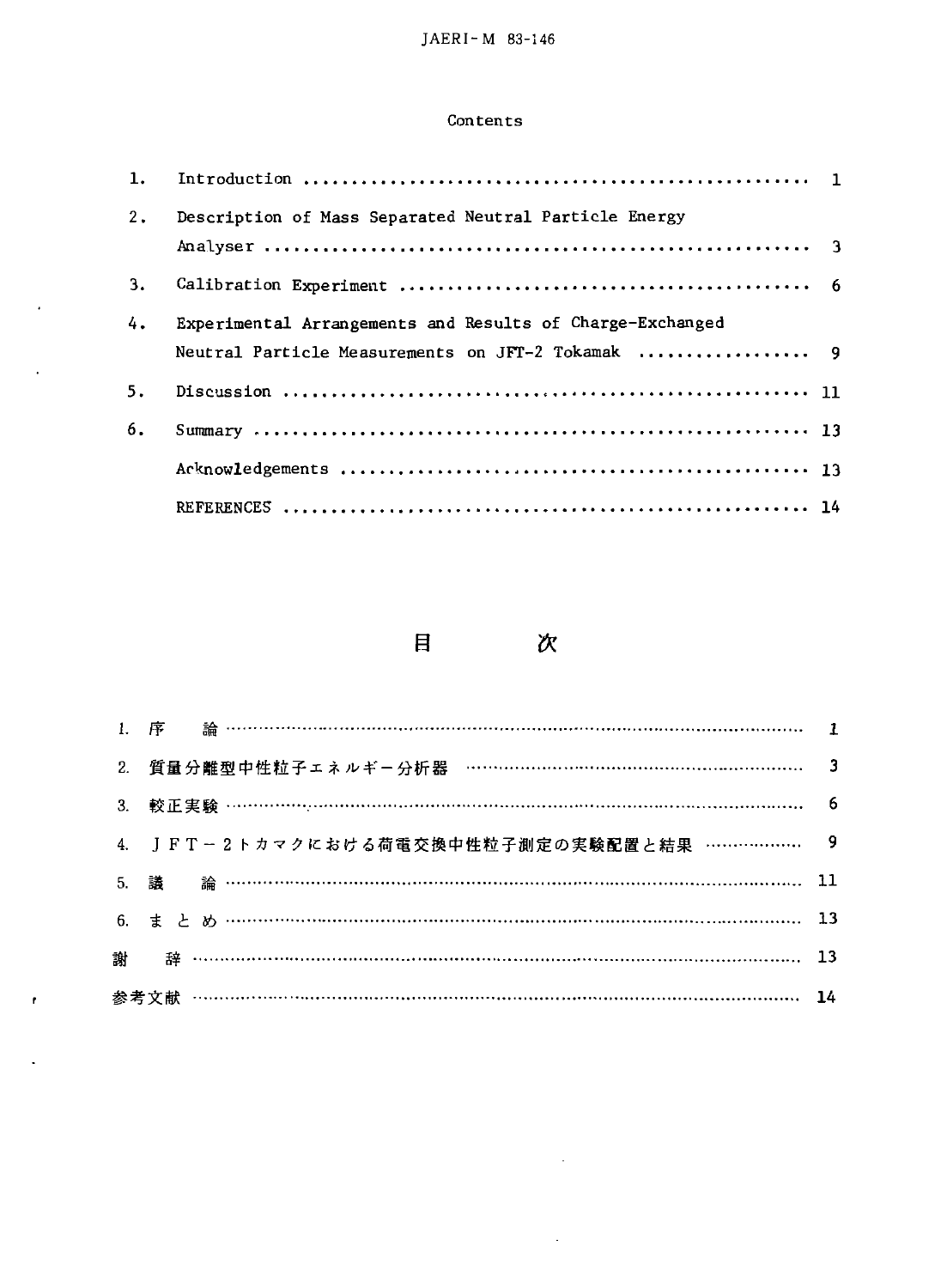#### 1. Introduction 1. Introduction

The measurement of charge-exchanged neutral particles emitted from The measurement of charge-exchanged neutra1 partic1es emitted from JFT-2 tokamak plasma $^{1)}$  had been made by an electrostatic energy analyser $^{2)}$ . Recently JFT-2 tokamak machine have been operated with two kinds of working gas of hydrogen and deuterium in the ion cyclotron resonance heating 3) and neutral beam heating  $4$  . We have need of the mass separated 3) 4) neutra1 partic1e energy ana1yser for investigating the behavior of each heating and neutral beam heating . We have need of the mass separated species in these mixed p1asma.

.<br>Up to this time, the mass separated neutral particle energy analyser which consisted of momentum analyser and cylindrical electrostatic energy analyser were used in the PLT<sup>5</sup>)<sub>and</sub> T-10<sup>6</sup>) tokamaks. This type of . .<br>analyser was not able to detect equal mementum particles at the same analyser were used in the PLT and T-10 tokamaks. The PLT and T-10 to the PLT and T-10 to the PLT and T-10 to the PLT time. In addition the mass separation of this analyser was not perfectly performed because mass separated particles which were reflected at the deflection plate entered the detector. Accordingly we have constructed E// B type mass separated neutral particle energy analyser (hereafter abbreviated to E// B type analyser) which removed the above mentioned weak points.

The operation principle of  $E//B$  type analyser is similar to one proposed by R. Kaita and S.S. Medley $^{7)}$ . The proposed method was that analysing magnetic field and electrostatic field were superimposed both in the same space and in the same direction. A large gap space of magnet york was necessary for the mass separation. Therefore the capacity of magnetic coil became large and the magnetic leakage flux disturbed the ion orbit in the region outside of analysing field. Then we separated the electric field from the region of magnetic field. The similar method was also proposed by R. Kaita et al. $^{8)}\;$  But their method had the deflection plate of complicate shape. As a result, the determination of the shape of deflection plate and detector position was very difficult. Accordingly, in order to simplify the analyser construction and design, we adopted another configuration that the energy analysis and the mass separation were performed by the 180° bending magnet and the deflection plate of simple shape respectively.

Purposes of the present work are to confirm experimentally its main characteristics and the capability of determining ion temperatures and measuring the behavior of each ions on the further heated JFT-2 tokamak plasma.  $\blacksquare$ 

 $-1 -$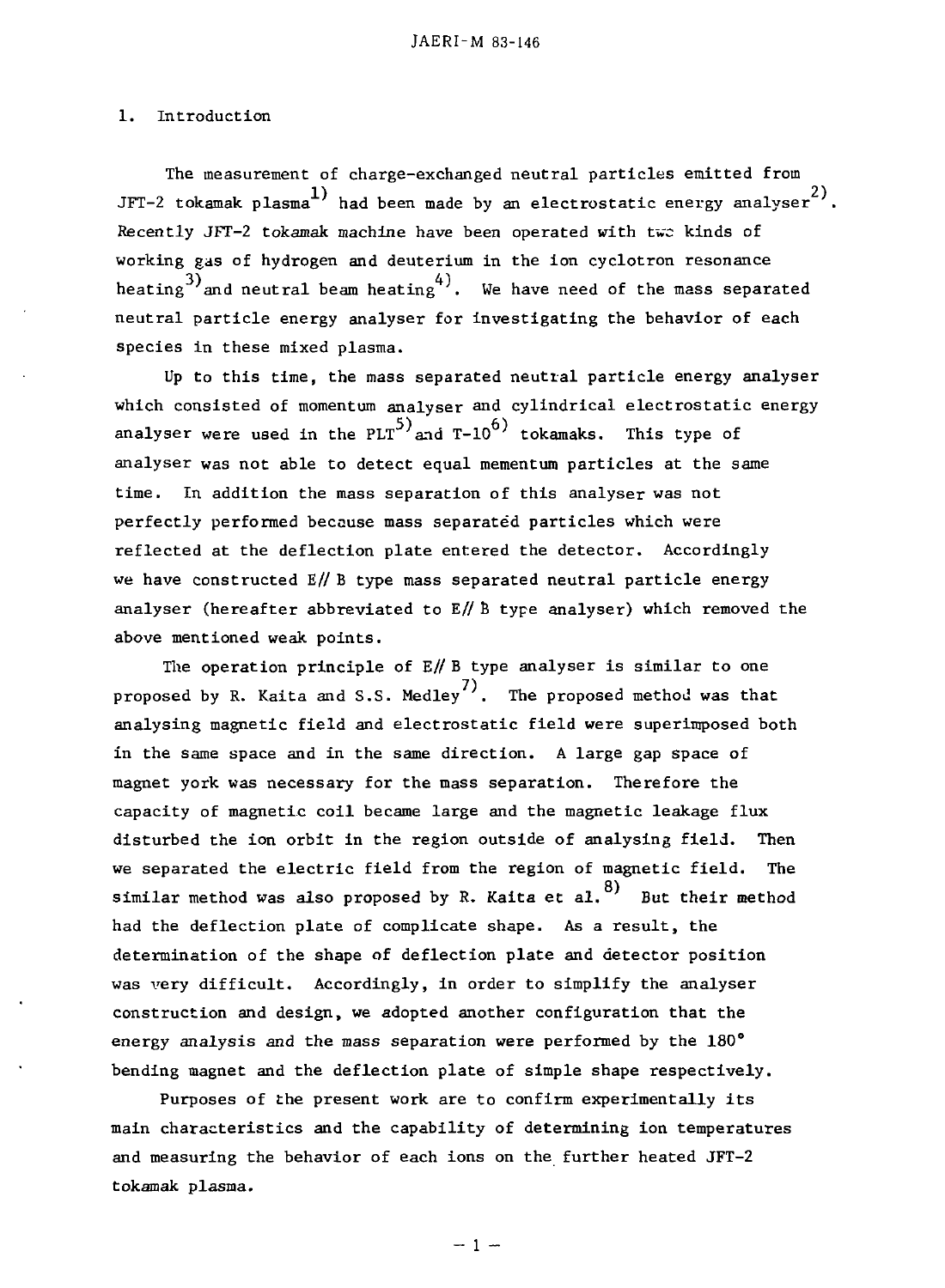A description of principle and structure of  $E/ \sqrt{B}$  type analyser are presented in Section 1. Section 2 describes the calibration experiment presented in Section 1. Section 2 describes the ca1ibration experiment method and result and Section 3 presents the measurement on the JFT-2 tokamak heated by the neutral beam and ion cyclotron wave. Section 4 is devoted to the some discussions on this E//B type analyser and the summary of this paper is given in the last section.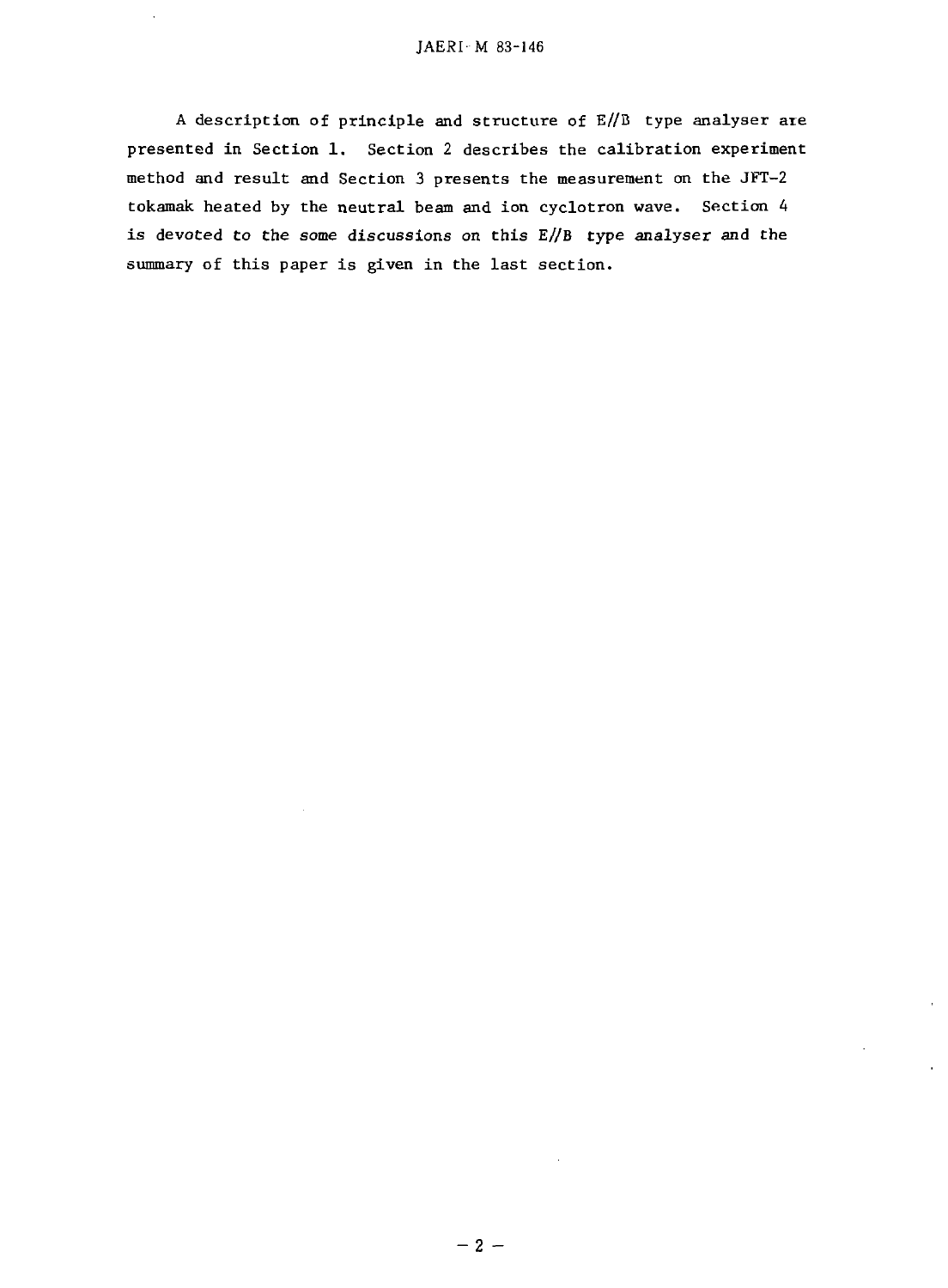#### 2. Description of Mass Separated Neutral Particle Energy Analyser 2. Description of Mass Separated Neutra1 Partic1e Energy Ana1yser

Fig. 1 shows a schematic diagram of the analyser which consists of Fig. 1 shows a schematic diagram of the ana1yser which consists of a stripping cell, a bending magnet, deflection plates and ion detectors. a stripping ce11, a bending magnet, def1ection p1ates and ion detectors. The stripping cell is 20 cm in length and 5.3 cm in bore with enterance/ The stripping cell is 20 cm in 1ength and 5.3 cm in bore with enterance/ exit pertures in the form of cylindrical channels, whose diameters are 2 mm and 4 mm, respectively, and each of length 2 cm. The wave-shaped 2 mm and 4 mm, respective1y, and each of 1ength 2 cm. The wave-shaped and black-coloured inner surfaces of entrance/exit apertures of stripping and b1ack-co10ured inner surfaces of entrance/exit apertures of stripping cell prevent scattered particles and photons on the inner surfaces from ce11 prevent scattered partic1es and photons on the inner surfaces from entering analyser. The stripping cell is operated with hydrogen gas at a few mTorr and is pumped out with a 500  $\ell$ /sec turbomolecular pump. A drift pipe connecting the analyser to JFT-2 device is also pumped out drift pipe connecting the ana1yser to JFT-2 device is a150 pumped out with a sputter ion pump of 80  $\ell$ /sec. During operation the analyser chamber is maintained at a pressure of two-orders of magnitude less than chamber is maintained at a pressure of two-orders of magnitude 1ess than that of the stripping cell. that of the stripping ce11.

The detailed figures of plane and section of the analyser are shown in Fig.2 and Fig.3, respectively. The 4 cm thick iron walls of the in Fig.2 and Fig.3, respective1y. The 4 cm thick iron wa11s of the vacuum chamber provides both the return yoke for the magnet as well as vacuum chamber provides both the return yoke for the magnet as we11 as shielding against the magnetic field in the environment of the JFT-2. shie1ding against the magnetic fie1d in the environment of the JFT-2. The attained shielding factor for the stripping cell with u metal and The attained shie1ding factor for the stripping ce11 with meta1 and iron walls is 3800. iron wa11s is 3800.

The entering path to the magnetic field is electrostatically shielded The entering path to the magnetic fie1d is e1ectrostatica11y shie1ded with stainless steel against the electric field coming from the adjacent with stain1ess stee1 against the e1ectric fie1d coming from the adjacent deflection plates. The  $180^\circ$  bending magnet provides a maximum field of 4 kG in a 1 cm gap between the pole faces, The neutral particles which 4 kG in a 1 cm gap between the po1e faces. The neutra1 partic1es which are not ionized in the stripping cell and photons which are emitted from are not ionized in the stripping ce11 and photons which are emitted from plasma are absorbed by the viewing damp. The viewing damp consists of p1asma are absorbed by the viewing damp. The viewing damp consists of curved plates of stainless steel. The electrostatic deflection plates curved p1ates of stain1ess stee1. The e1ectrostatic def1ection p1ates consists of two parallel plates. The upper and lower deflection plates consists of two para11e1 p1ates. The upper and 10wer def1ection p1ates are supplied with the positive and negative voltage. The width of the are supp1ied with the positive dnegative vo1tage. The width of the deflection plate is designed to provide the equal transit time for the ions passing through the deflection plates.

Ions entering the magnetic field follows the Larmor orbits according Ions entering the magnetic fie1d fo110W8 the Larmor orbits according to mV/R = qB for a ion of mass, m charge, q and velocity, V, which R is the Larmor radius, and B is the strength of the magnetic field. The is the Larmor radius, and B is the strength of the magnetic fie1d. The Larmor radius R (cm), for a particle of chaiged number, Z, mass, A (AMU) and energy, E (eV) satisfies the equation and energy, E (eV) satisfies the equation

 $-3$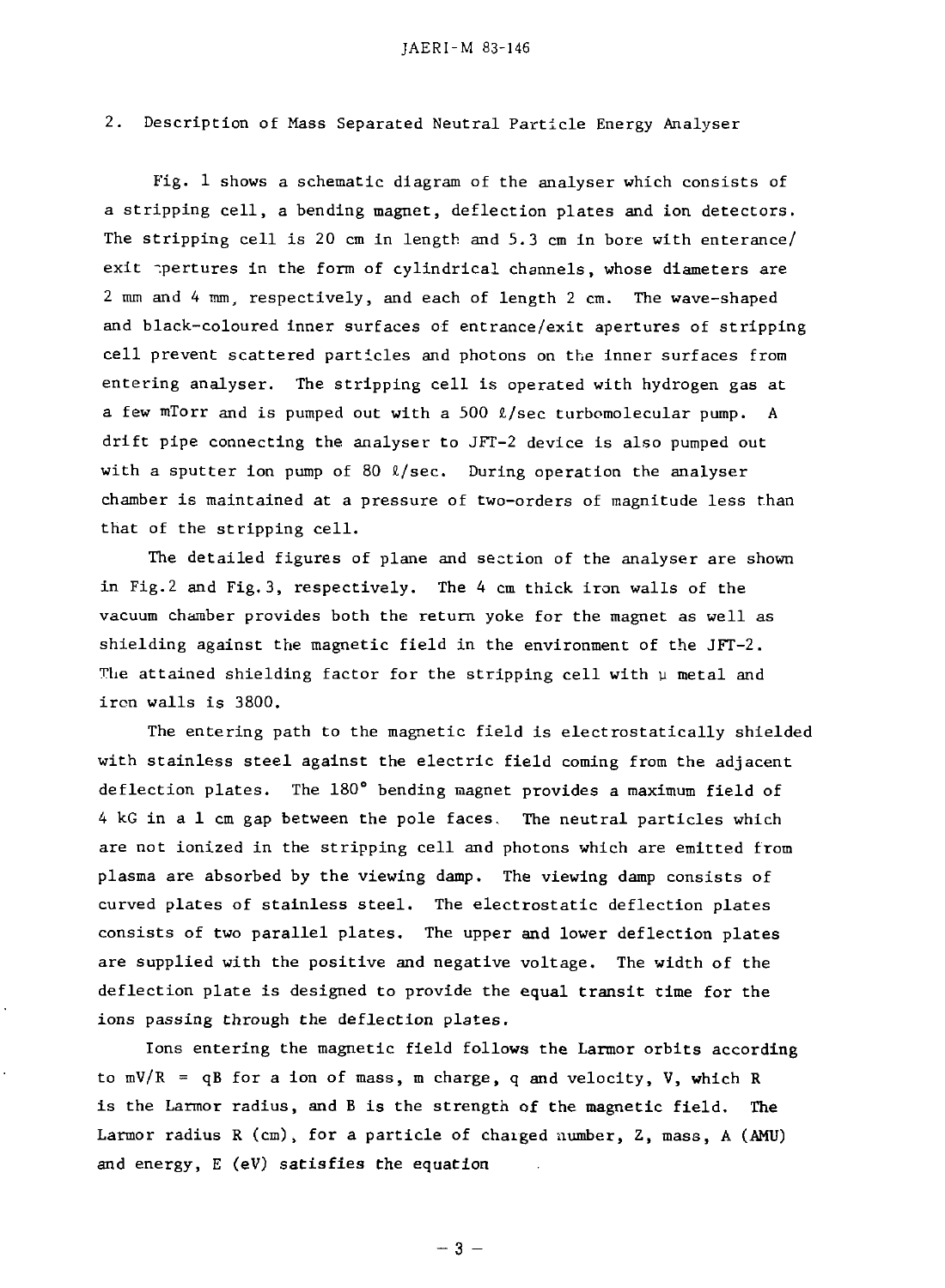$$
R^2 = 2.088 \times 10^4 \frac{A}{Z^2} \frac{E}{B^2}
$$
 (1)

where B is the magnetic field strength in Gauss. The analyser has 10 where B is the magnetic fie1d strengt!l in Gauss. The ana1yser has 10 channels; the upper 5-channel detectors receive deuterium ions and the lower detectors hydrogen ions. In deuterium channels, the 2nd to 5th 10wer decectors hydrogen ions. 1n deuterium channe1s, the 2nd to 5th channels detect the ions with the energy  $2$ ,  $3$ ,  $4$  and  $5$  times as much as the 1st channel, respectively, and hydrogen channels are arranged in the 1st channe1, respective1y, and hydrogen channe1s are arranged in the same way. the same way.

Ions enter the electric field between deflection plates after 10ns enter the e1ectric fie1d bctween deflection p1ates after emerging from the magnetic field. The mass analysis is performed with this electric field for the ions of the same momentum. In Fig.4, the this e1ectric fie1d for the ions of the same momentum. 1n Fig.4, the displacement Z of ions towards the direction of electric field is given disp1acement Z of ions towrds the direction of e1ectric fie1d is given by the following equation by the fo110wing equation

$$
Z = \frac{eV}{4E} \quad y_1 \ (y_1 + 2y_2) \tag{2}
$$

where V is the strength of electric field  $y_1$  and  $y_2$  are <code>tiight</code> path in the electric field and free space respectively. The ions with defined the e1ectric fie1d and free space respective1y. The ions with defined mass and energy enter ion detectors. However in order to perform a mass and energy enter ion detectors. However in order to perform a sufficient mass separation between deuterium and hydrogen, detector sufficient mass separation between deuterium and hydrogen, detector positions must satisfy the following condition positions must satisfy the fo110wing condition

$$
S \geq \frac{1}{2} (D_c + D_S) \tag{3}
$$

where in Fig.4  $D_c$  is a beam spread width,  $D_c$  is a width of entrance of ion detector, and S is determined by the following relation of ion detector, and S is determined by the fo110wing re1ation

$$
S = \frac{eV}{4} y_1 (y_1 + 2y_2) (\frac{1}{E_2} - \frac{1}{E_1})
$$
 (4)

where  $\mathtt{E}_1$  and  $\mathtt{E}_2$  are hydrogen and deuterium ions energy respectively. Accordingly the designed value of detector position are chosen by Eq.(2) According1y the designed va1ue of detector position are chosen by Eq.(2) which satisfies  $(3)$  and  $(4)$ .

opponel type secondary electron multiplier, Ceratron standary electron and tiplier, Ceratron standary electron as ion detector. Ceratrons are fixed in the sliding feed through as ion detector. Ceratrons are fixed in the sliding feed through behind the deflection plate. In order to reduce the influence coming behind the def1ection p1ate. 1n order to reuuce the inf1uence coming from high voltage (-4 kV) applied to Ceratron and protect Ceratron from from high vo1tage (-4 kV) app1ied to Ceratron and protect Ceratron from magnetic field of momentum analyser, Ceratrons are individually put in magnetic fie1d of momentum ana1yser, Ceratrons are individual1y put in

 $-4 -$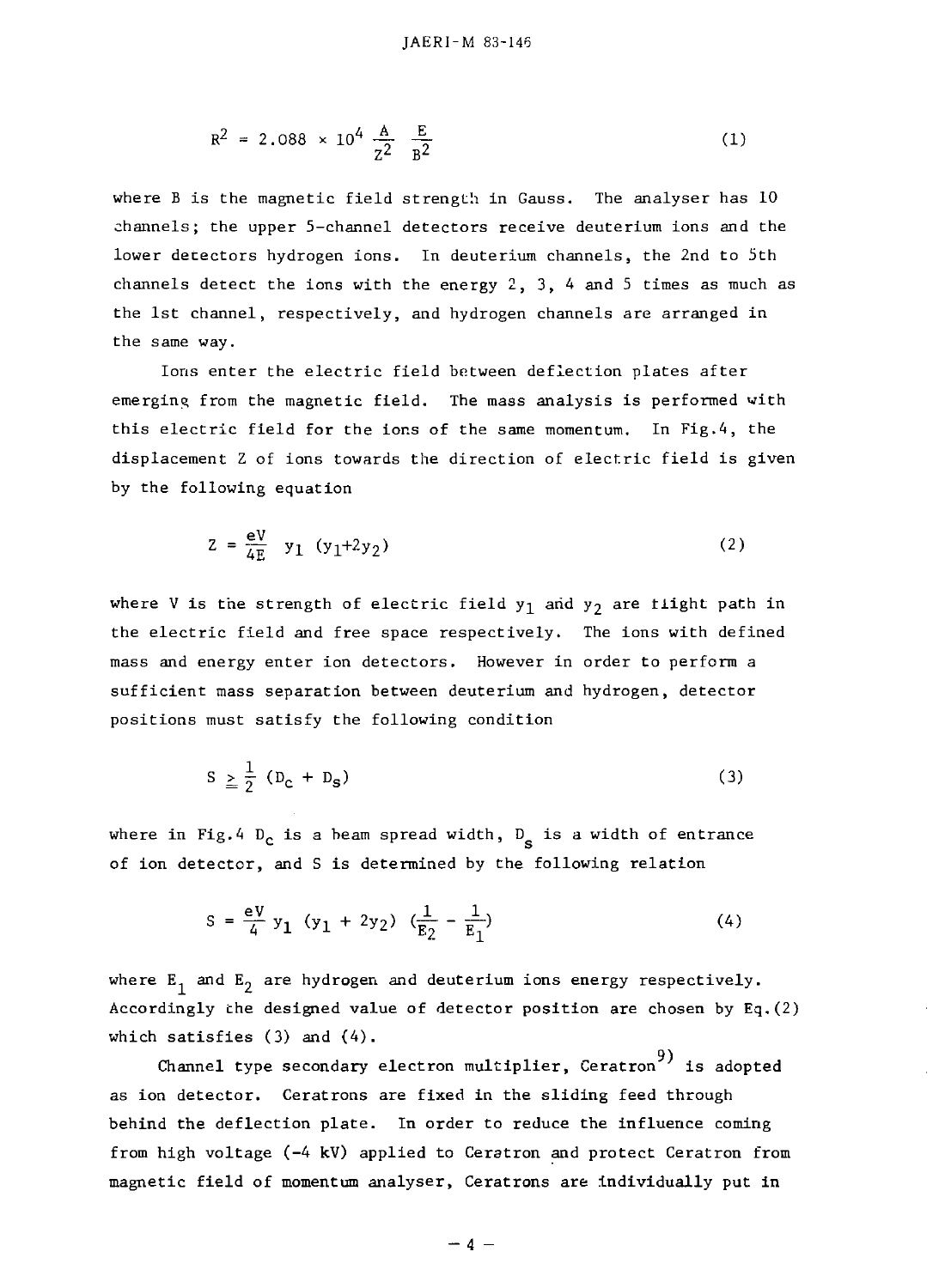shield box made of  $\upmu$  metal and the stainless  $\text{uesh}$  is installed in the entrance of sheild box. Moreover a high transparency grid is installed in the front of  $_{\rm core}^{10)}$  of Ceratron for smoothing the effective collection area. area.

Ceratron being operated in the pulse saturation mode, a data Ceratron being operated in the pu1se saturation mode, a data acquisition system of pulse counting method is adopted. The signal from Ceratron in each channel passes through a preamplifier, and linear amplifier. The signal is separated from a thermal noise level with a discriminator and is counted with a sealer. The counted number is a discriminator and is counted with a sca1er. The counted number is stored in the local memory. After a discharge, the obtained data is stored in the 1oca1 memory. After a discharge, the obtained data is transfered to and analyzed with OKITAC 4500 computer system. transfered to and analyzed with OKITAC 4500 computer system.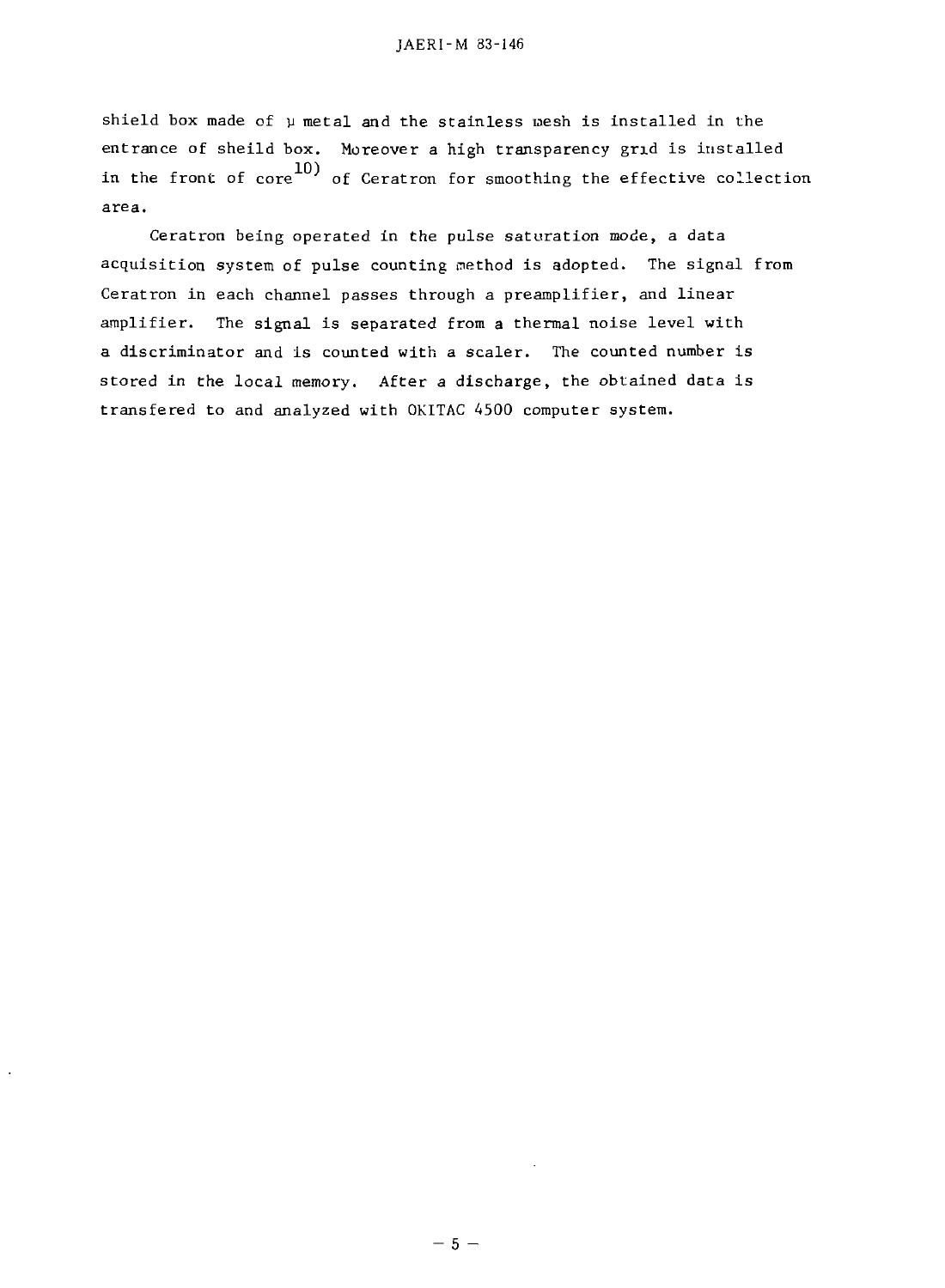#### 3. Calibration Experiment 3. Ca1ibrat10n Experiment

The enalyser was calibrated about the relation between an incident The Ena1yser was ca1ibrated about the re1atiop between an incident particle energy and the deflection magnetic field for energy analysis and between detector positions and the deflection electric field for mass and between detector positions and the def1ection e1ectric fie1d for mass separation. The calibration experiment for the conversion efficiency of separation. The ca1ibration experiment for the conversion efficiency of the stripping cell was not performed. Because it was already known that the stripping ce11 was not perfo ned. Because it was a1ready known that in the energy range above 0.4 keV, the conversion efficiency  $^2$ ,11) of stripping cell is in agreement with the value estimated from cross stripping ce1l is in agreement with the va1ue estimated from cross sections of charge-stripping and electron-capture processes. Accordingly the calibration experiment was performed about the capability of mass the ca1ibration experiment was perfonned about the capability of mass separation and energy analysis. separation and energy ana1ysis.

The experimental arrangement used for calibration of analyser is shown schematically in Fig.5. The calibration ion beam generated in an electron impact ion source. The range and stabilization of accelerating voltage were 0.1 to 10 keV and below 0.1% respectively and the exit vo1tage were 0.1 to 10 keV and be10w 0.1% respective1y and the exit aperture was 3 mm . Proton and bi-atomic molecular ion of hydrogen were aperture was 3 mm. Proton and b1-atomic mo1ecu1ar ion of hydrogen were used for the calibration of hydrogen and deuterium channel respectively. used for the ca1ibration of hydrogen and deuterium channe1 respective1y.

At the first step, in order to confirm primarily the capability of At the first step, in order to confirm primarily the capabi1ity of mass and energy analysis of single species beam, ions with specified mass and energy analysis of sing1e species beam, ions with specified energy and mass entered the analyser. The ions were led to a channel energy and mass entered the ana1yser. The ions were 1ed to a channe1 by adjusting the current of magnet coil, the voltage of deflecting plate by adjusting the current of magnet coi1, the vo1tage of def1ecting p1ate and detector position. At the next, on the condition of the fixed and detector position. At the next, on the condition of the fixed magnet current and deflection voltage of the E//B analyser, ion beam magnet current and def1ection vo1 tage of the E//B ana1yser, ion beam was led to the next channel by controlling the accelerating voltage was 1ed to the next channe1 by contro11ing the accelerating vo1tage and magnetic current of mass analyser for generation of calibration ion beam and adjusting detector position. The same procedure was ion beam and adjusting detector position. The same procedure was performed for the other channels in turns. From these procedure rough performed for the other channe1s in turns. From these procedure rough positions of detectors were determined and the capability of mass and energy analysis was preliminarily confirmed. energy analysis was preliminarily confirmed.

At the next step, in order to simulate the actual measurement of two species plasma of hydrogen and deuterium, the capability of simultaneous mass and energy analysis of hydrogen and deuterium was investigated taneous mass and energy analysis of hydrogen and deuterium was investigated by directly entering ions beam emitted by ion source which was installed at the point 60 cm away from the entrance slit of stripping cell without at the point 60 cm away from the entrance slit of stripping ce11 without the mass analyser of calibration stand. the mass ana1yser cf ca11bration stand.

Accordingly protons and bi-atomic molecular hydrogen ions with defined energy by accelerating voltage were simultaneously introduced defined energy by accelerating vo1tage were simultaneously introduced

 $-6 -$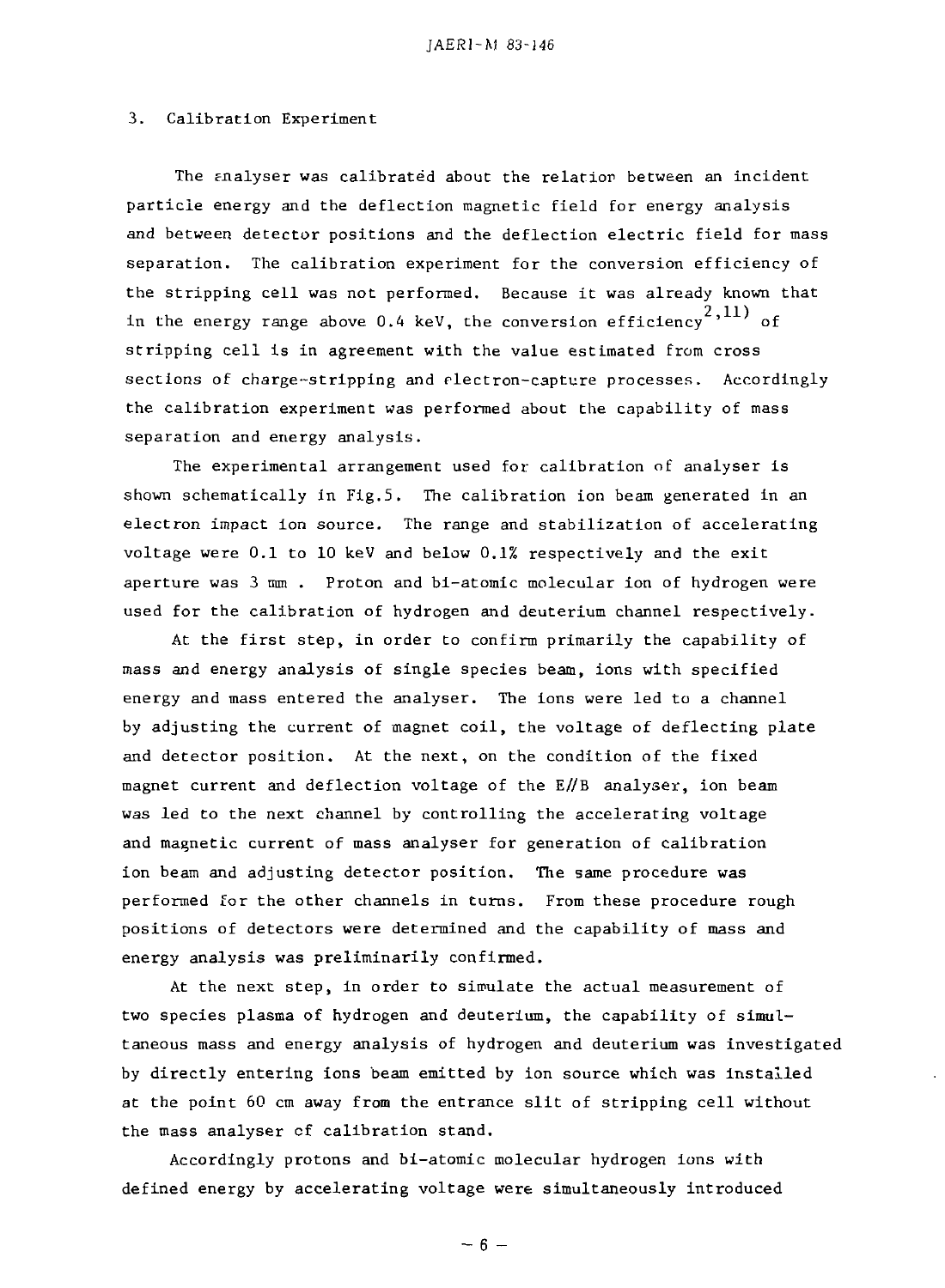to detectors of hydrogen and deuterium channels, which were set at positions roughly determined by the single species beam measurement. positions roughly determined by the sing1e species beam measurement. As a slight difference was observed at the detection energy between As a slight difference was ubserved at the aetection energy between deuterium and hydrogen channels with the same energy, after this procedure, deuterium and hydrogen channe1s with the ameenergy, after this procedure, the detailed detection energy of each channel was determined by adjusting the detai1ed detection energy of each channe1 was determined by adjusting incident energy of calibration ion beam so as to have a maximum intensity at the each channel. The intensity profile of Z direction was measured by scanning the detector position in order to determine more accurately by scanning the detector position in order to deterlinemore accurate1y the detector positions and measure beam profiles at Ceratrons. At the the detector positions and measure beam profi1es at Ceratrons. At the next step, the accelerating voltage was varied so as to enter the detector of next channel. The optimum detector position and profile detector of next channe1. The optimum detector position anu profi1e were measured by similar method. The same measurements were made for were measured by simi1ar method. The same measurements were made for the other channels by turns. The obtained typical data of detector the other channe1s by turns. The obtained typica1 data of detector positions and profiles for each channel are shown in Fig.6. In this figure, the whole profile was not obtained, because the stroke of figure, the who1e profi1e was not obtained. because the stroke of sliding feed through was short. However the symmetry of beam profile was confirmed by scanning the deflecting voltage. In this figure the was confirmed by scanning the def1ecting vo1tage. In this figure the solid line and dashed line are data obtained from scanning the detector solid 1ine and dashed 1ine are data obtained from scanning the detector position and deflecting voltage respectively. Optimum detector positions, position and def1ecting vo1tage respective1y. Optimum detector pocitions, for each channel, determined from these profile data are shown in Fig.7. for each channe1, determined from these profi1e data are shown in Fig.7. The detector positions shifted to upper position as the Larmor radius of The detector positions shifted to upper position as the Larmor radius of designed value became small. The displacement was caused by the electro¬ designed va1ue became sma11. The disp1acement was caused by the e1ectrostatic fringing field of deflection plate because the deflection plate static fringing fie1d of def1ection p1ate because the def1ection p1ate width became narrow in the lower energy channel. width became narrow in the 10wer energy channe1.

In each data point of Fig.7, the ranges of Z direction presented In each data point of Fig.7, the ranges of Z direction presented by solid lines are widths of beam at the detector position determined by by solid 1ines are widths of beam at the detector position determined by beam profile data. The widths of Z direction of each channel were beam profi1e data. The widths of Z direction of each channe1 were almost constant within experimental error. From this figure it was almost constant within experimental error. From this figure it was found that the enough mass separation was performed by this detector found that the enough mass separation was performed by this detector arrangement. The capability of mass separation was also checked by scanning the deflection voltage. Fig.8 shows Z direction profiles of proton beam of 2,75 keV, which was obtained by scanning deflecting proton beam of 2 75 keV, which was obtained by scanning deflecting voltage, for hydrogen and deuterium channels. Accordingly it was proved vo1tage, for hydrogen and deuterium channe1s. According1y it was proved from these data that this analyser had a perfect capability of mass separation. Beam profile data for 14 combinations of magnet current separation. Beam profi1e data for 14 combinations of magnet current and deflection voltage were obtained in the energy range between 0.4 keV and defl and 9 keV. It was confirmed from these measurement that the detector positions and beam profiles did not vary in any combination of magnet

 $-7 -$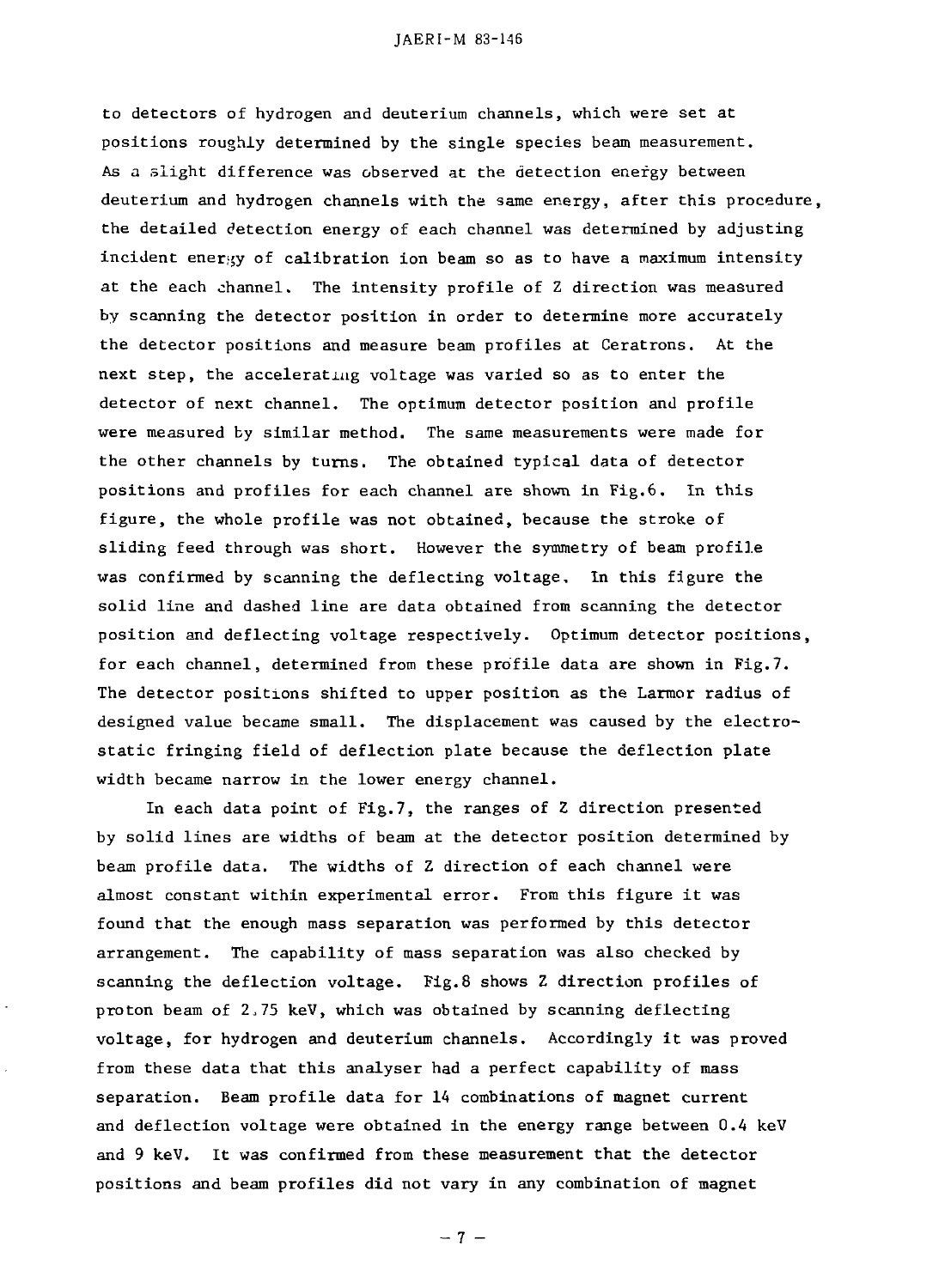current and deflection voltage. current and def1ection voltage.

The obtained relations between incident energy and current of The obtained re1ations between incident energy and current of magnet coil are shown in Fig.9(a), (b). The relation between magnet magnet coi1 are shown in Fig.9(a). (b). The re1ation between magnet current and incident beam energy was in good proportion to the square current and incident bearn energy was in good proportion to the square of magnet current as expected from (1). But the energy difference between ch 1 and ch 5 in hydrogen and deuterium channel were 5.3 and 6.6 which were different from designed values. The discrepancy was caused by the were different from designed va1ues. The discrepancy was caused by the displacament of detector position for the mechanism of sliding feed disp1acement of detector position for the mechanism of sliding feed through, which had difficulty to be set exactly at the designed position. through. which had difficu1ty to be set exact1y at the designed position. The relation between incident energy and deflection voltage are shown The re1ation between incident energy and def1ection vo1tage are shown Fig.1C(a) and (b). The linear relation among these parameters was in good agreement with the estimated value infered from equation (2). good agreement with the estimated va1ue infered from equation (2).

The energy resolution was measured by scanning the incident beam The energy reso1ution was measured by scanning the incident beam energy. In Fig.11 the energy resolution obtained from the full half energy. 1n Fig.11 the energy reso1ution obtained from the fu11 ha1f widths of energy profile is plotted for Larmor radius of the ion beam widths of energy profi1e is p10tted for Larmor radiu5 of the ion beam led to each channel. The dotted line in this figure is a curve of  $\rm s_c/r$ , s<sub>c</sub> is aperture diameter of Ceratron and r is Larmor radius for each channel. It was found from this figure that the dependence of energy resolution differs slightly from 1/r and the resolution of deuterium reso1ution differs slight1y from l/r and the reso1ution of deuterium channel was smaller than that of hydrogen channel. The difference was channe1 was sma11er than that of hydrogen channe1. The difference was caused by the phenomena that the change of ion orbit with the variation caused by the phenomena that the change of ion orbit with the variation of incident beam energy resulted in the displacement of not only X but also Z direction in accordance with Larmor radius as shown in Fig. 7. The displacement of Z direction became large as the Larmor radius The disp1acement of Z direction became 1arge as the Larmor radius decreased, and the ratio of change of deuterium channel for Larmor radius was larger than that of hydrogen. Accordingly the effective radius was 1arger than that of hydrogen. According1y the effective width of Ceratron became smaller than that of  $1/r$  dependence in decreasing the Larmor radius, and deuterium channel had smaller effective width the Larmor radius. and deuterium channe1 had sma11er effective width than hydrogen channel. than hydrogen channe1.

 $-8-$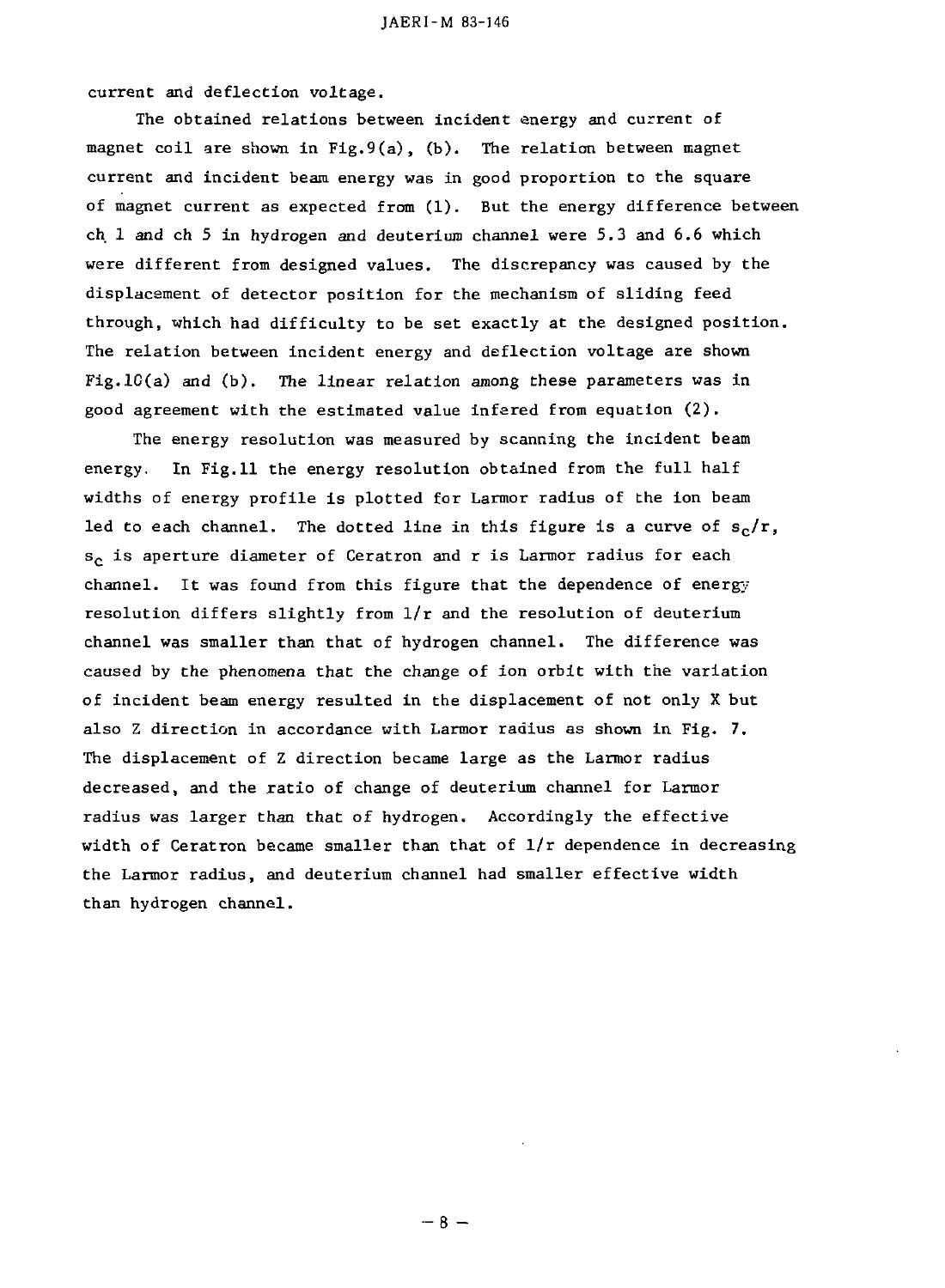4. Experimental Arrangements and Results of Charge-Exchanged 4. Experimental Arrangements and Results of Charge-Exchanged Neutral Particle Measurements on JFT-2 Tokamak Neutra1 Partic1e Measurements on JFT-2 Tokamak

In order to demonstrate the capabilities of this analyser, we applied it to JFT-2 tokamak which was operated with the working gas of hydrogen and deuterium. The experimental set-up for measuring charge-exchanged neutral is shown in Fig.12. This analyser was connected to JFT-2 tokamak neutra1 is shown in Fig.12. This ana1yser was connected to JFT-2 tokamak through the pipe with the aperture slit. This slit prevented the through the pipe with the aperture slit. This slit prevented the enterance of neutral particle and UV photons reflected on the inner enterance of neutra1 partic1e and UV photons ref1ected on the inner wall of this pipe. The region of this pipe was pumped out by 80 1/sec wa11 of this pipe. The region of this pipe was pumped out by 80 l/sec sputter ion pump and the pressure was maintained at  $10^{-9}$  Torr order. The neutral particles which were not ionized by the stripping cell and The neutra1 partic1es which were not ionized by the stripping ce11 and the photon emitted from the plasma were absorbed by the viewing damp.

The ratio of signal to noise was obtained to be several thousand The ratio of signa1 to noise was obtained to be severa1 thousand by these adequate measures. After installing this analyzer to tokamak, by these adequate measures. After insta11ing this ana1yzer to tokamak. the check of detector efficiency was made by electro-impact ion source the check of detector efficiency was made by e1ectro-impact ion source which could be removed in the plasma measurement. In the measurements which cou1d be removed in the p1asma measurement. In the measurements on the JFT-2 tokamak, this analyser was connected to the port capable of horizontal scanning for the small plasma radius distribution. The horizonta1 scanning for the smal1 p1asma radius distribution. The measurement was made in the Joule heating, neutral beam injection heating, measurement was made in the Jou1e heating. neutra1 beam injection heating. and ion cyclotron resonance heating. Proton and deuteron energy spectra of charge-exchanged neutrals obtained in the Joule heating of the toroidal magnetic field of 14.5 kG, peak plasma current of 100 kA, toroida1 magnetic fie1d of 14.5 kG. peak p1asma current of 100 kA. peak line-averaged electron density of 2.2  $\times\ 10^{13}$  cm $^{-3}$  and ratio of hydrogen to deuterium of  $1:10$  are shown in Fig.13(a) and (b). These data were also obtained from successive 6 good reproducible shots which contain 3 cases of magnet current and deflecting voltage. The measurements of each case were performed by measuring the particle signals in ments of each case were performed by measuring the partic1e signa1s in a discharge and background noise in the following discharge in turn. a discharge and background noise in the fol10wing discharge in turn. The energy spectra of hydrogen and deuterium were in good agreement with  $Maxwellian\ distribution\ which\ gave\ ion\ temperature\ of\ 340\ eV\ and\ 360\ eV$ respectively. respective1y.

In Fig.14, (a) and (b) show the energy spectrum of neutral beam injection heating plasma of deuterium which hydrogen beam was injected injection heating p1asma of deuterium which hydrogen be wasinjected into at the 36 degree from the perpendicular direction of magnetic axis. into at the 36 degree from the perpendicu1ar direction of magnetic axis. As the measurement was made at the perpendicular direction of magnetic As the measurement was made at the perpendicu1ar direction of magnetic axis, the peak of beam component for the dissociated ion of molecular axis. the peak of beam component for the dissociated ion of mo1ecular hydrogen atom was not observed. The deuteron ion temperature was obtained hydrogen atom was not observed. The deuteron ion temperature was obtained

 $-9-$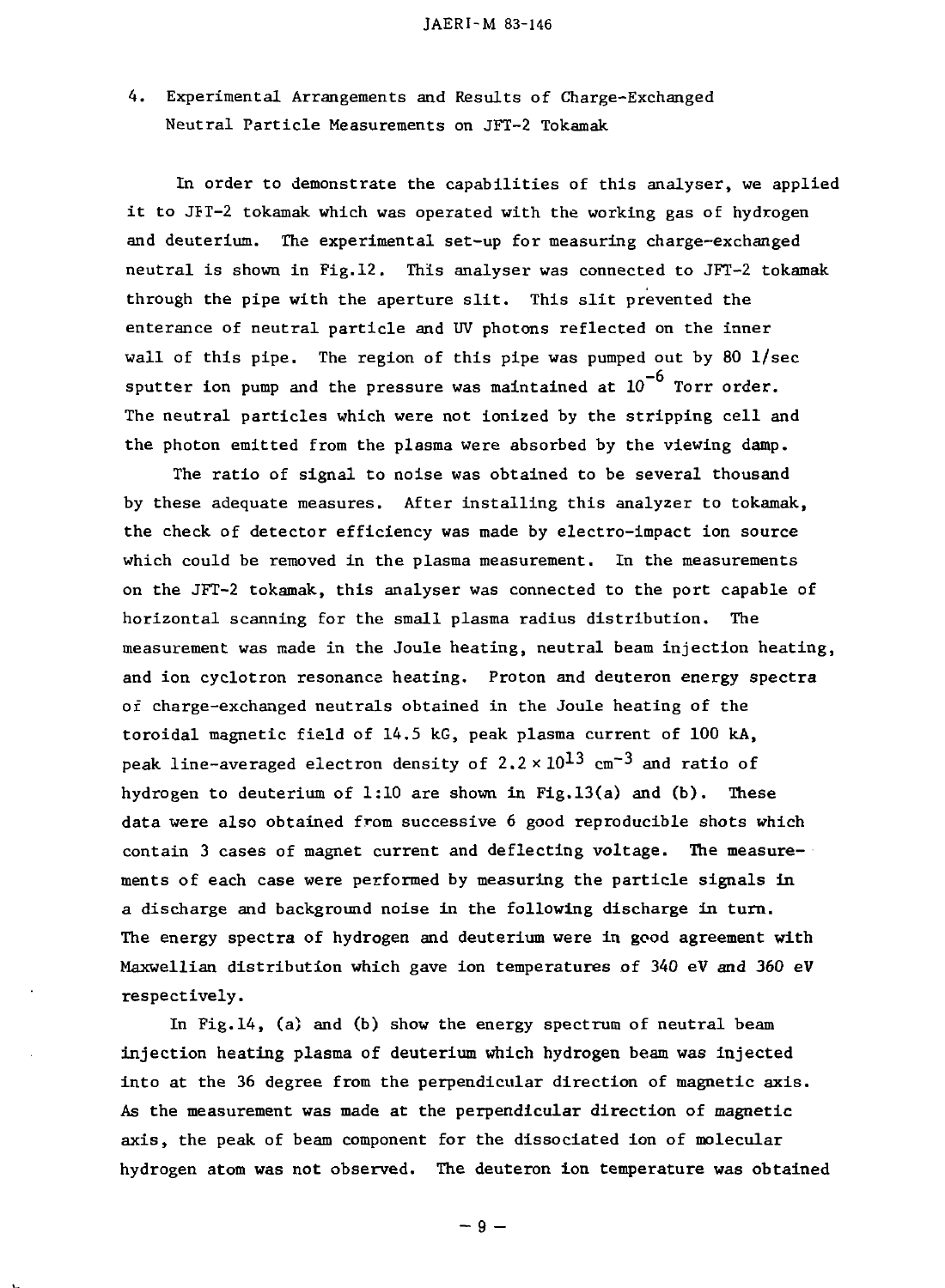to be 570 eV from this energy spectrum. to be 570 eV from this energy spectrum.

The energy spectra of deuteron and proton in the ion cyclotron The energy spectra of deuteron and proton in the ion cyc1otron resonance heating plasma with the ratio of hydrogen and deuterium density resonance heating p1asma with the ratio of hydrogen and deuterium density of 1:10 are shown in Fig.15(a) and (b). Proton and deuteron temperature were obtained to be 530 eV and 880 eV respectively from these spectra. were obtained to be 530 eV and 880 eV respective1y from these spectra. Fig.16 shows an example of time variation in the ion cyclotron resonance heating obtained by this analyser. At the present time, this analyser heating obtained by this ana1yser. At the present time, this ana1yser was used in the routine measurement on the ion cyclotron resonance was used in the routine measurement on the ion cyc1otron resonance heating and neutral beam injection heating experiments of JFT-2 tokamak heating and neutra1 beam injection heating experiments of JFT-2 tokamak plasma in order to investigate the heating mechanism and ion behavior p1asma in order to investigate the heating mechanism and ion behavior in these further heating. in these further heating.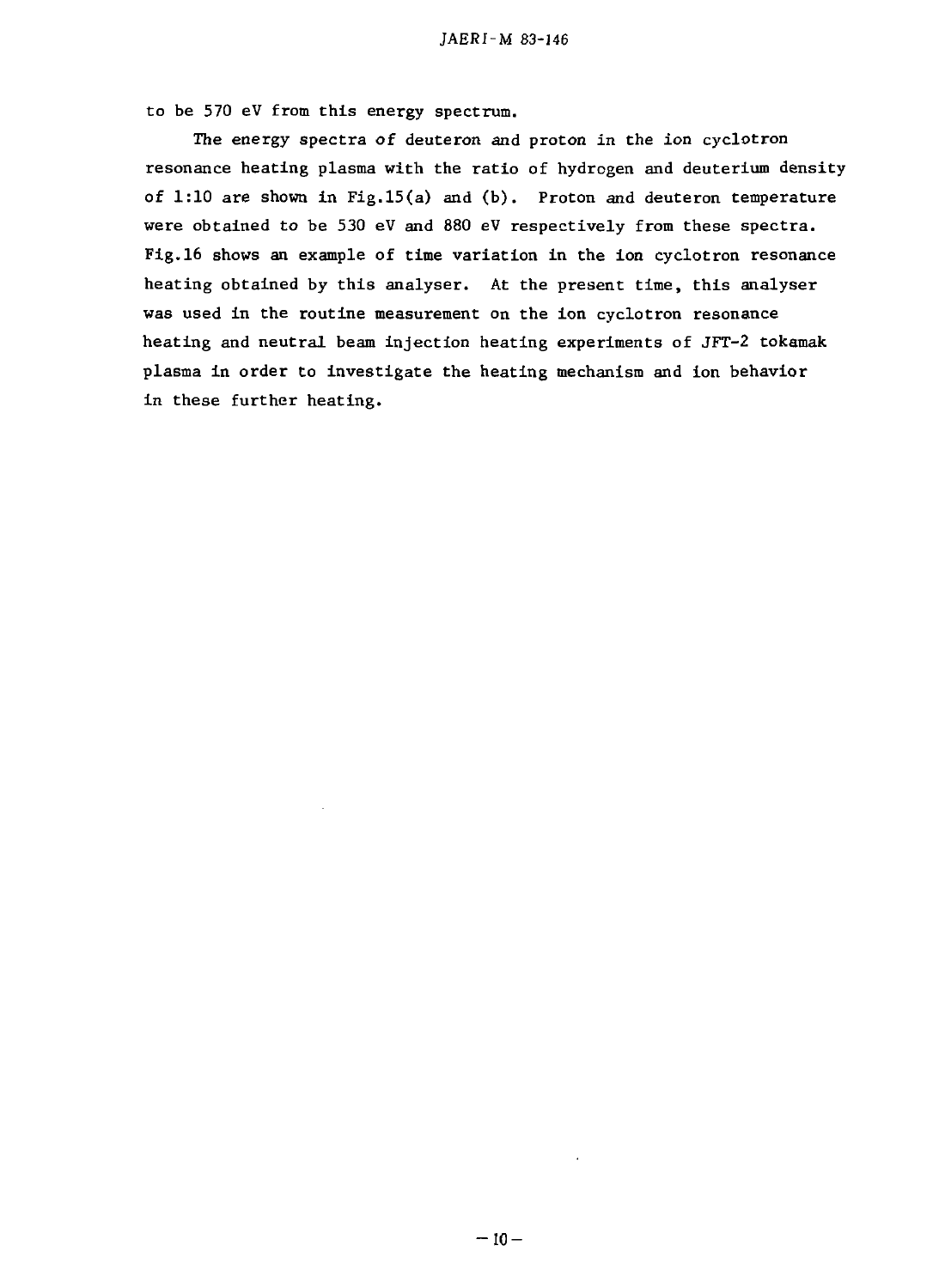#### 5. Discussion 5. Discussion

As the capability of mass separation of coventional mass energy As the capabi1ity of mass separation of coventional mass energy analyser consisted of momentum analyser and cyclindrical electrostatic ana1yser consisted of momentum ana1yser and cyc1indrica1 1ectrostatic energy analyser was insufficient, it was known that the detail investigation of behavior of high energy tail was difficult. Accordingly the gation of behavior of high energy tai1 was difficu1t. According1y the capability of nass separation of this analyser was measured in the capabi1ity of nass separation of this ana1yser was measured in the discharge of hydrogen neutral beam injection experiment into the discharge of hydrogen neutra1 beam injection experiment lnto the hydrogen target plasma. Fig.17 shows the time behavior of hydrogen and deuterium signal of ch 2, 3, and 4. In joule hearing phase between 90 ms and 100 ms, as the ion temperature was 330 eV, the counts of hydrogen ms and 100 ms, as the ion temperature was 330 eV, the counts of hydrogen and deuterium channels were negligibly small. As the neutral beam and deuterium channe1s were neg1igib1y sma11. As the neutra1 beam injection started at the 100 ms, the counts of hydrogen channel injection started at the 100 ms, the counts of hydrogen channe1 immediately increased. But the counts of deuterium channel were immediate1y increased. But the counts of deuterium channe1 were negligibly small. The few counts of deuterium channel during neutral neg1igib1y sma11. The few counts of deuterium channe1 during neutra1 beam injection seemed to result from the fluctuation of background beam injection seemed to resu1t from the f1uctuation of background noise. As a results it was found that the capability of mass separation noise. As a results it was found that the capabi1ity of mass separation of this analyser was nearly perfect, as measured by the calibration experiment. This sufficient capability of mass separation increased experiment. This sufficient capabi1ity of mass separation increased the reliability of data about behavior of beam component during the the re1iabi1ity of data about hehavior of beam component during the neutral beam injection and high energy tail of deuterium during ion cyclotron resonance heating. cyc1otron resonance heating.

The ion temperature on the further heating obtained with this The ion temperature on the further heating obtained with this analyser were compared to impurity ion temperature determined by the ana1yser were compared to impurity ion temperature deter inedby the measurement of Doppler broadening of TiXIV line spectrum. The measure¬ measurement of Dopp1er broadening of TiXIV 1ine spectrum. The measurements of TixIV line broadening were simultaneously made with 1 m Czerny-12) Turner spectrometer . It was confirmed by radial distribution 12) Turner spectrometer--'. It was confirmed by radia1 distribution measurement that TiXIV line emission placed at 5 cm from plasma center. measurement that TiXIV 1ine emission p1aced at 5 cm from p1asma center. The bulk ion temperature of central region deduced from energy spectrum The bulk ion temperature of central region deduced from energy spectrum of neutral particle was in good agreement with impurity ion temperature of neutra1 partic1e was in good agreement with impurity ion temperature determined by Doppler broadening of TiXIV line.

In the minority heating of ion cyclotron wave, the ratio of deuteron In the minority heating of ion cyc1otron wave, the ratio of deuteron and proton "density in the inner region of plasma is very important and proton "density in the inner region of p1asma is very important parameter. In the mixed plasma, the ratio of proton and deuteron density at the plasma center region could not be determined in a sufficient accuracy from measurements of  $H_\alpha$  and  $D_\alpha$ . The determination of the ratio of proton and deuteron was made by the energy spectrum of hydrogen and deuterium emitted from JFT-2 tokamak. The intensity ratio of H\_ and

and deuterium emitted from JFT-2 tokamak. The intensity ratio of  $\mathcal{A}$  $-11-$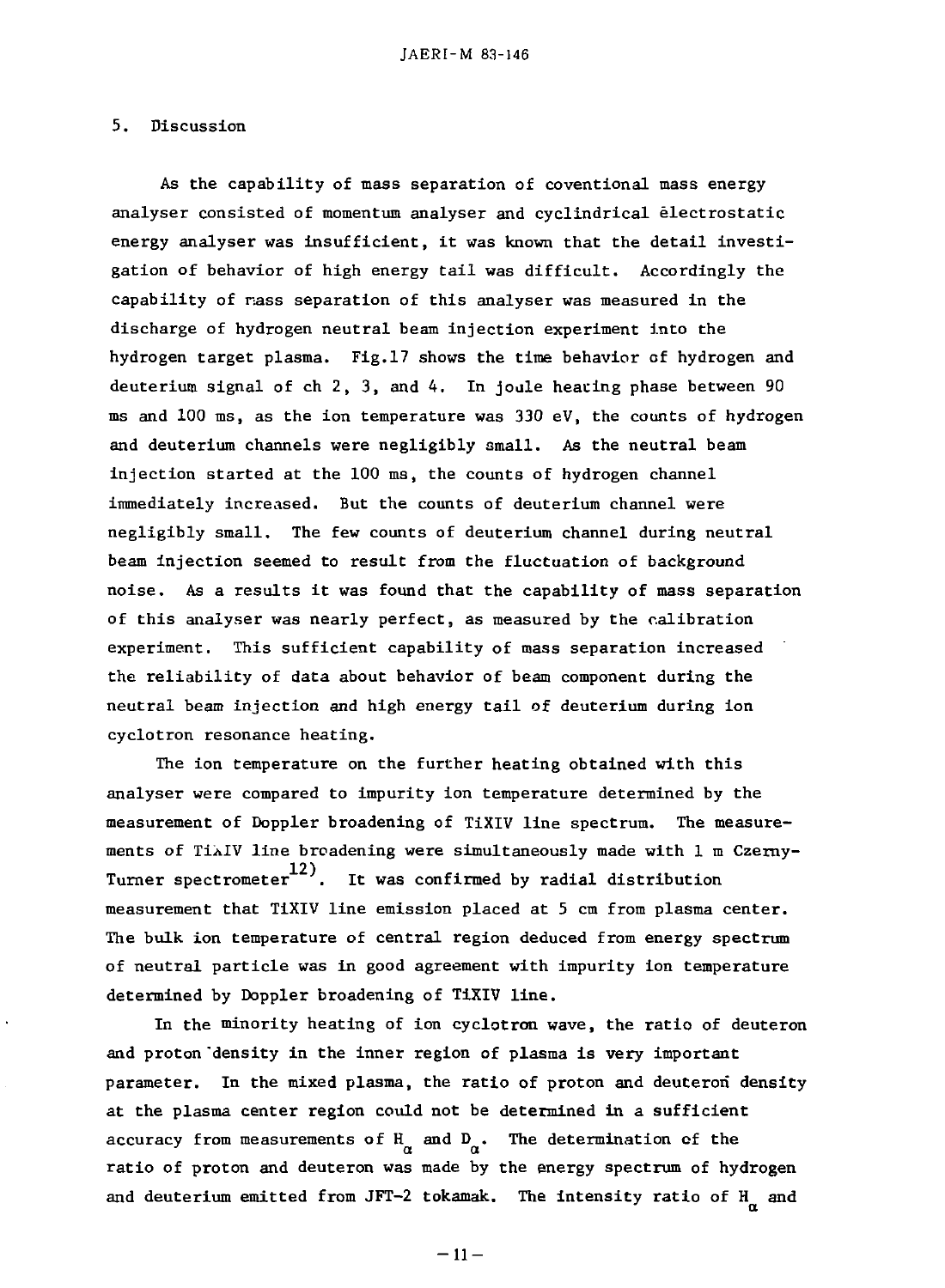and D<sub>o</sub> was simultaneously measured togather with the charge-exchange measurement. In Fig.4 the obtained  $n_p/n_d$  from the energy spectrum is shown in comparison with the spectroscopic measurement. As a result, it was found that the ratio of deuteron and proton density in the plasma center was in agreement with the density at the boundary region.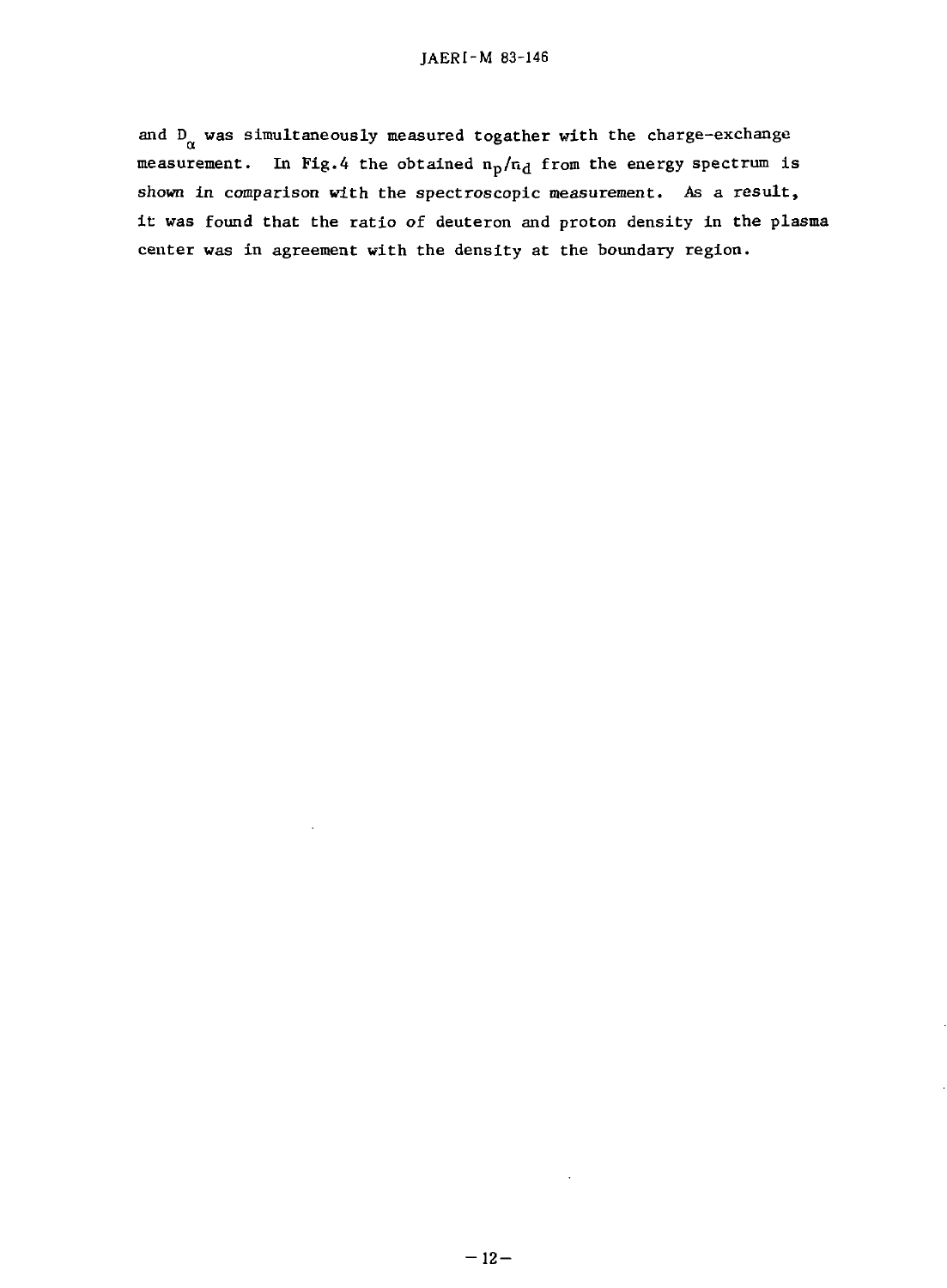6. Summary

In concluding the present report, we summarize our results as follows. follows.

(1) A mass separated neutral particle energy analyser has been (1) A mass separated neutra1 partic1e energy ana1yser has been designed and constructed to measure ion temperature and investigate the designed and constructed to measure ion temperature and investigate the behavior of hydrogen and deuterium in the further heated JFT-2 tokamak behavior of hydrogen and deuterium in the further heated JFT-2 tokaak phasma. phasma.

(2) Calibration experiments for mass and energy measurements have (2) Ca1ibration experiments for mass denergy measurements have been performed by the calibration stand. been performed by the ca1ibration 5tand.

(3) The mass separated neutral particle energy analyser has been calibrated with proton and bi-atomic molecular hydrogen ion beam of the energy of  $0.4$  keV to 9 keV. The obtained experiment result is in good agreement with the designed value. agreement with the designed value.

(4) The capability of mass separation has been measured with ion beam (4) The capability of mass separation has been measured with ion beam and further heated plasma. It is confirmed that this analyser can and further heated p1asma. It is confiredthat this ana1yser can perfectly separate deuterium beam from hydrogen beam on the ion beam perfect1y separate deuterium beam from hydrogen beam on the ion beam and plasma measurements. and p1asma measurements.

(5) The measurements of hydrogen and deuterium charge-exchanged neutral spectra were made in the JFT-2 plasma of Joule, neutral beam and ion cyclotron resonance heating experiments. and ion cyclotron resonance heating experiments.

(6) The obtained ion temperature and ratio of deuteron and proton density from the energy spectrum were in good agreement with the value deduced from Doppler broadening of TiXIV line and the line intensities of H and D respectively.

#### Acknowledgement s Acknowledgements

The authors are grateful to Dr. A. Funahashi, and other members of JFT-2 groups for their co-operation and discussions and to Mr. S. Kunieda JFT-2 groups for their co-operation and discussions and to Mr. S. Kunieda and his groups for their operation of JFT-2 device and NBI system. We also appreciate the presentation of Doppler broadening data by Dr. T. a1so appreciate the presentation of Dopperbroadening data by Dr. T. Sugie. We would like to express our gratitude to Drs. Y. Tanaka, Sugie. We wou1d 1ike to express our gratitude to Drs. Y. Tanaka, Y. Suzuki, M. Tanaka, M. Yoshikawa, Y. Obata and A. Tomabechi and Y. Suzuki, M. Tanaka, M. Yoshikawa, Y. Obata and A. Tomabechi and S. Mori for their continuous encouragement to the present work. S. Mori for their continuous encouragement to the present work.

 $-13-$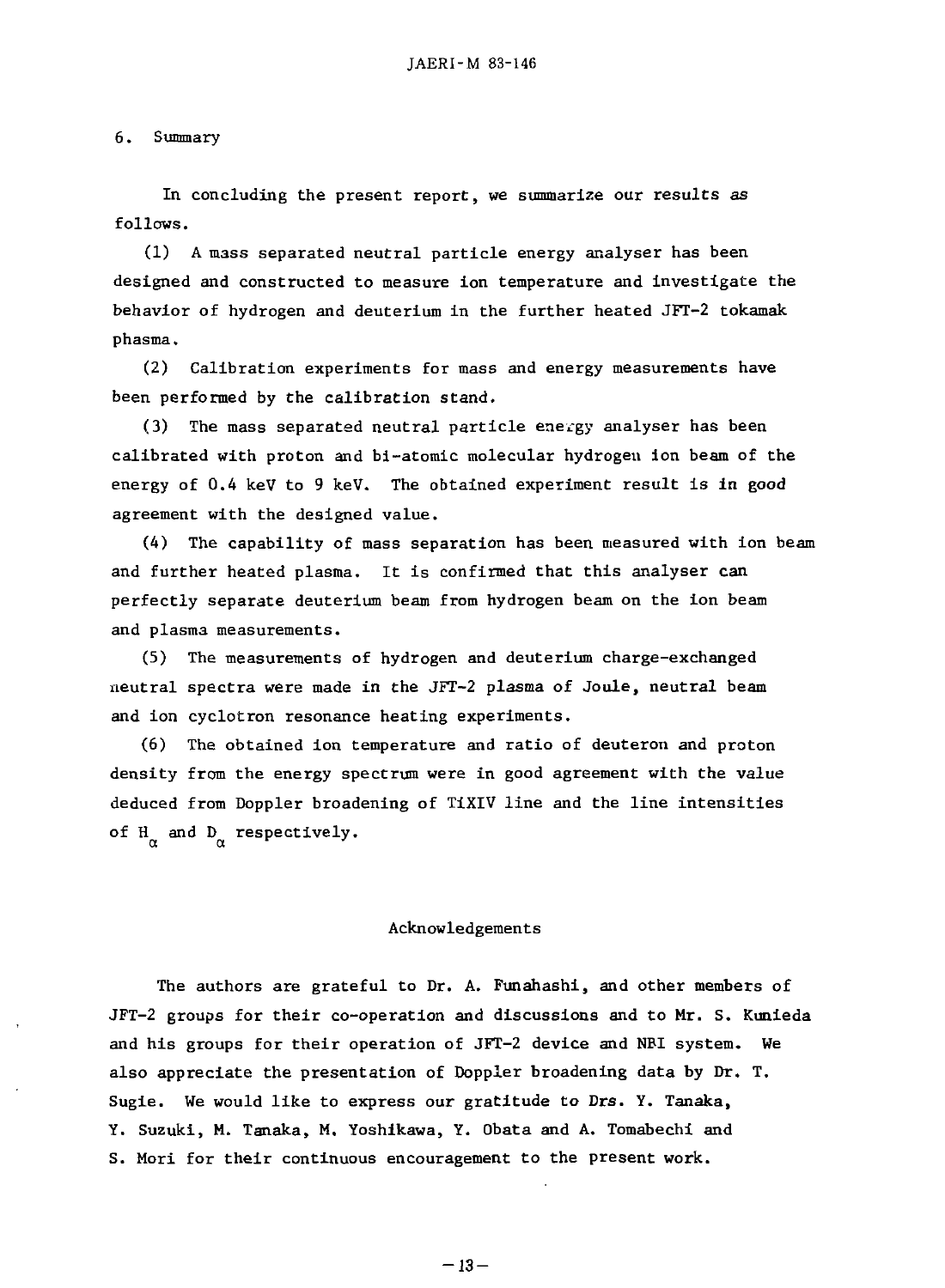#### REFERENCES REFERENCES

- 1) N. Fujisawa et al.: Proc. 5th Intern. Conf. on plasma and Controlled Nuclear Fusion Research, Tokyo, 1974 (IAEA. Vienna, Contro11ed Nuc1ear Fusion Research, Tokyo, 1974 (IAEA. Vienna, 1975) Vol.1, p.3.
- 2) H. Takeuchi, A. Funahashi, K. Takahashi, H. Shirakata and S. Yano: J.pan J. Appl. Phys. 16 (1977) 139.
- 3) H. Kimura et al.: Japan Atomic Energy Research Institute Report JAERI-M 82-046 (1982). JAERI-M 82-046 (1982).
- 4) N. Suzuki et al.: Proc. 8th Intern. Conf. on plasma and controlled Nuclear Fusion Res $\epsilon$ arch, Brussels, 1980 (IAEA, Vienna, 1981) Vol.2, p.525. Vo1.2, p.525.
- 5) S.L. Davis, S.S. Medley and M. Brusati: Princeton Plasma Physics 5) S.L. Davis, S.S. Med1ey and M. Brusatl: Princeton Plasma Physics Laboratory Report PPPL-1478 (1979). Laboratory Report PPPL-1478 (1979).
- 6) V.V. Afrosimov, E.L. Berezovskii, I.P . Gladkovskii, A.I. Kislyakov, 6) V.V. Afrosimov, E.L. Berezovskii, I.P. G1adkovskii, A.I. Kis1yakov, M.P. Petrov and V.A. Sadovnikov: Sov. Phys. Tech. Phys. 20 (1975) 33.
- 7) R. Kaita and S.S. Medley: Princeton Plasma Physics Laboratory Report PPPL-1582 (1979). Report PPPL-1582 (1979}.
- 8) R. Kaita, S.L. Davis, S.S. Medley: Princeton Plasma Physics Laboratory Report PPPL-1493 (1978). Laboratory Report PPPL-1493 (1978).
- 9) H. Takeuchi, K. Takahashi, A. Funahashi and H. Yoshida: Japan. 9) H. Takeuchi, K. Takahashi, A. Funahashi and H. Yoshida: Japan. J. Appl. Phys. 16 (1977) 873.
- 10) J.A. Ray and C.F. Bamett : IEEE. Trans. Nucl. Sci. NS-17 (1970) 44. 10) J.A. Ray d C.F. Barnett: IEEE. Trans. Nuc1. Sci. NS-17 (1970) 44.
- 11) N. Noda: J. Phys. Soc. Japan 41 (1976) 625.
- 12) T. Sugie: J. Phys. Soc. Japan. 46 (1979) 250.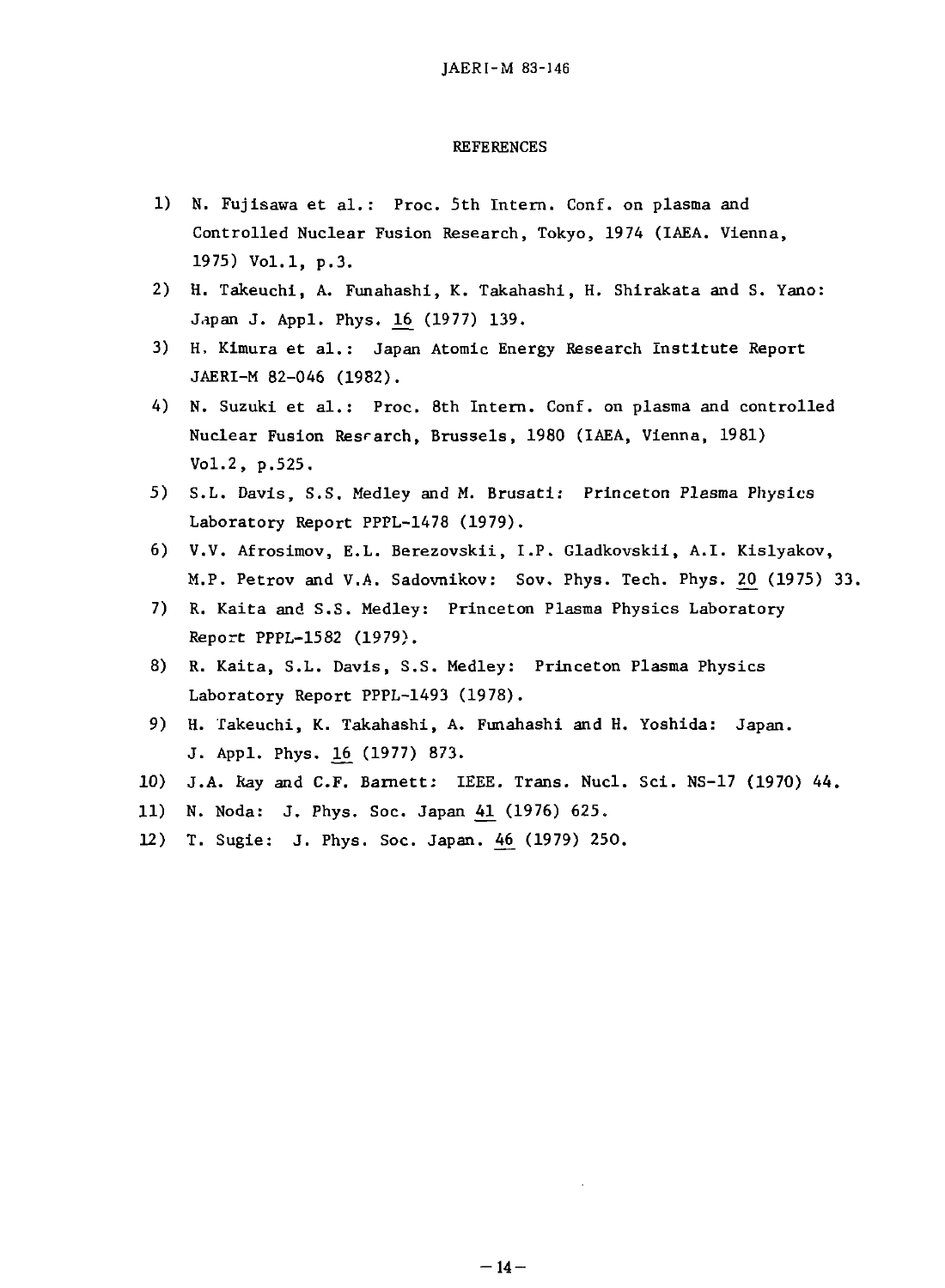

 $\mathbf{I}$ 

 $\frac{1}{7}$ 

Schematic diagram of the  $E/IB$  type mass separated neutral particle energy analyser  $Fig. 1$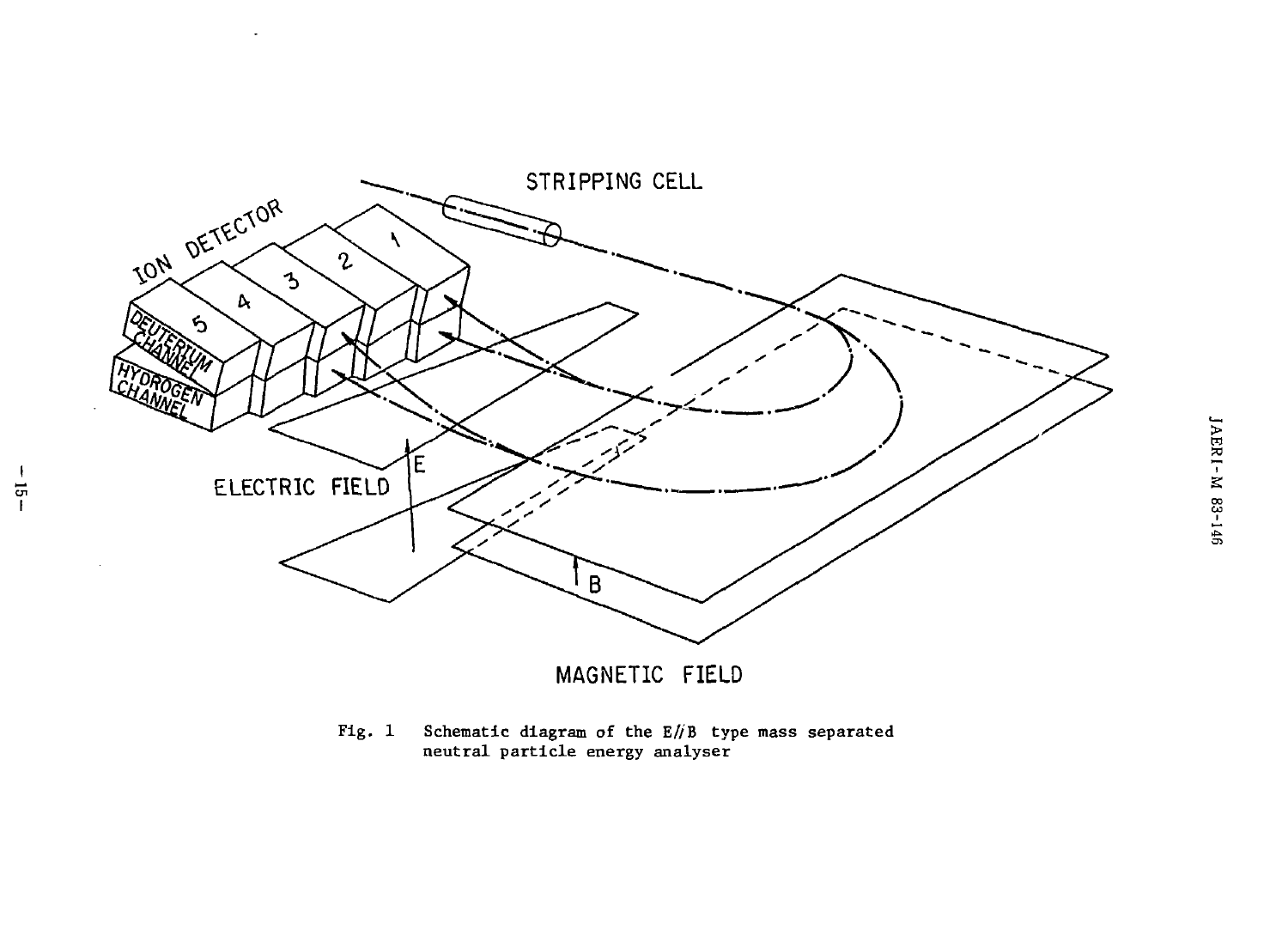

Fig.  $3$ Sectional side view of E//B type analyser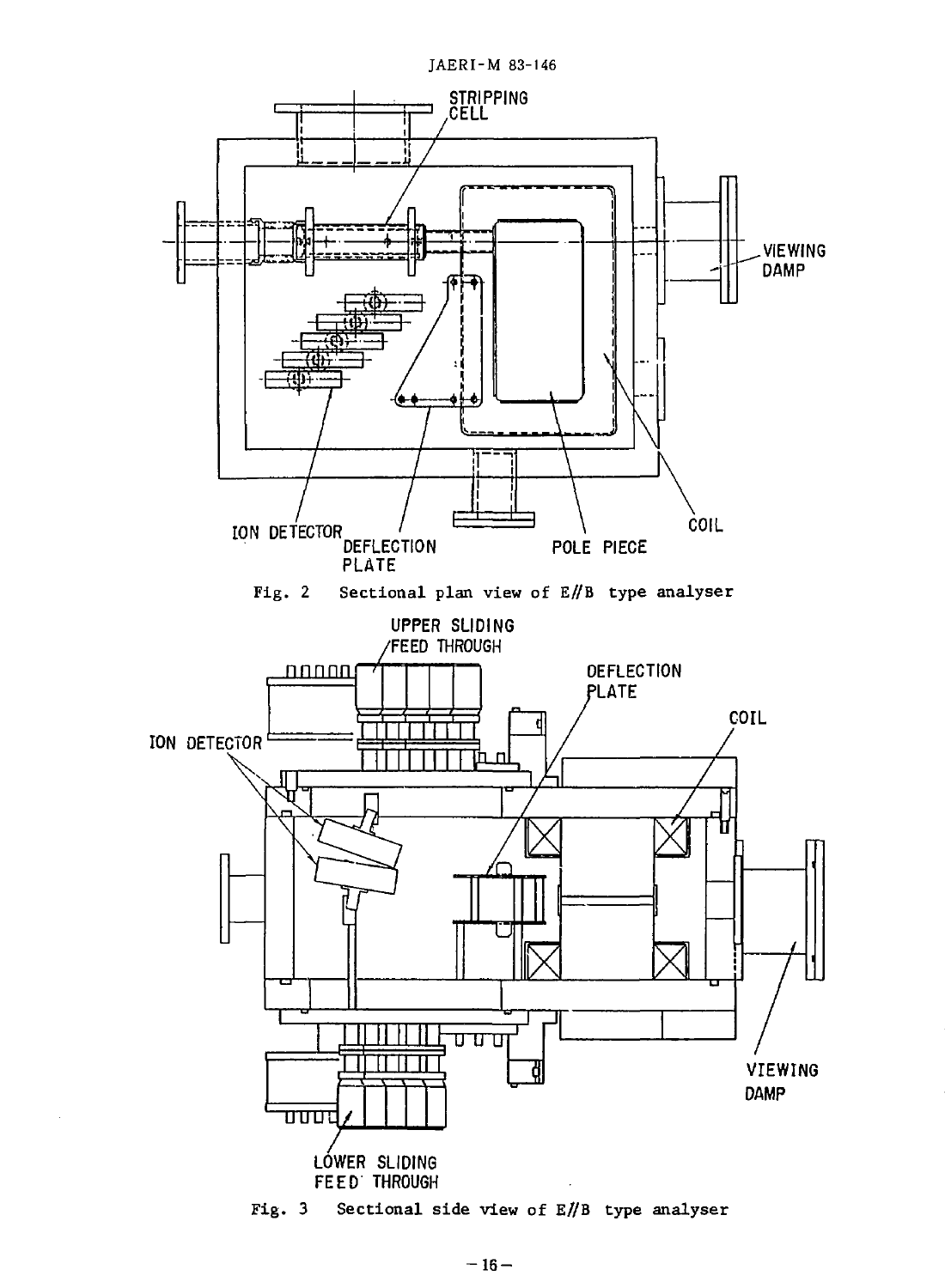

Fig. 4 Diagram explaining the condition of Fig. 4 Diagram explaining the condition of mass separation mass separation



Fig. 5 Schematic diagram of set-up for calibration experiments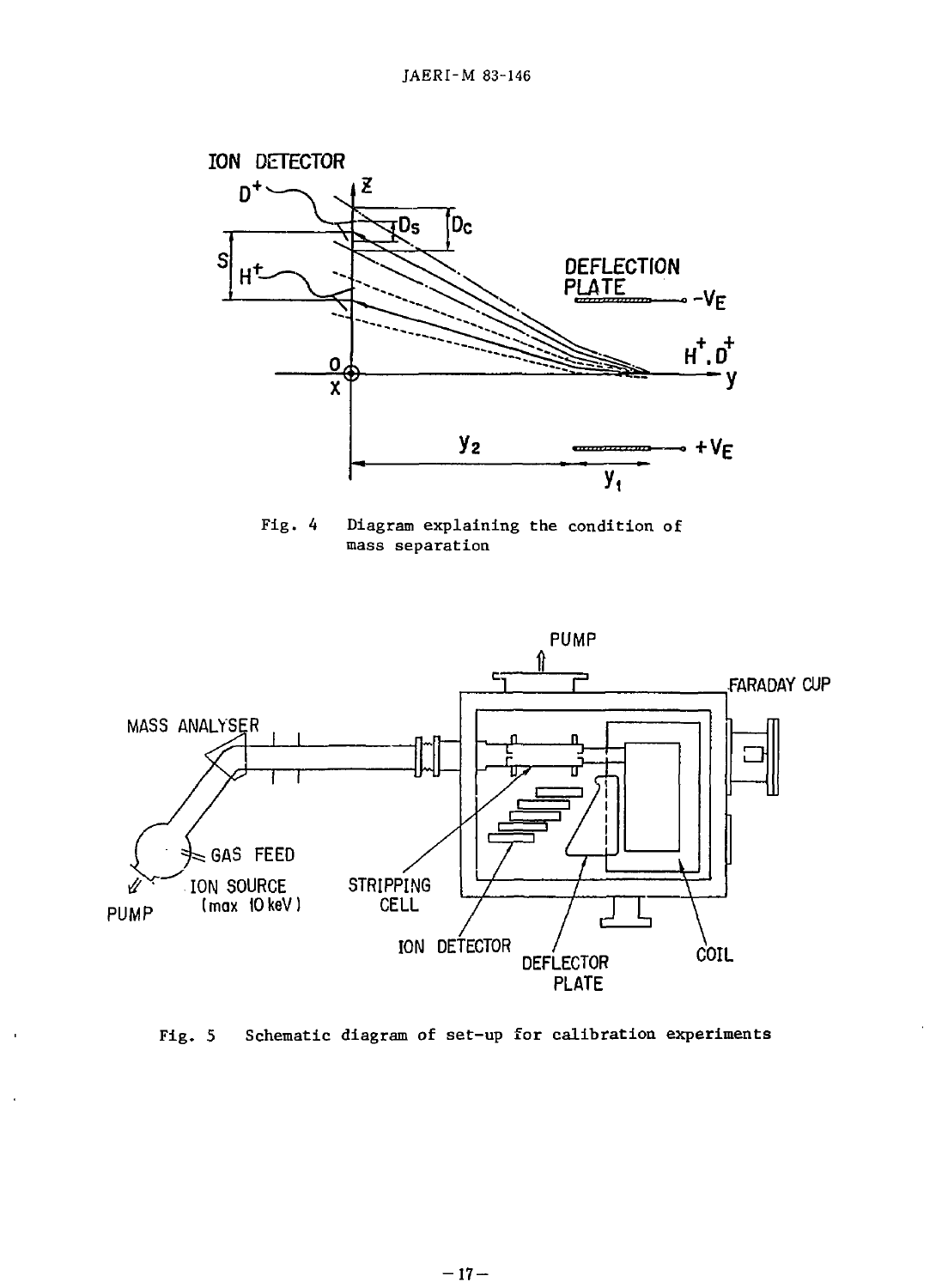

 $\frac{1}{2}$ 

 $\epsilon$ 

 $\tilde{\phantom{a}}$ 

condition of magnet current  $I_b=38.4A$  and deflection<br>voltage  $V_d=1375$  V. (Data of ch 4 and ch 5 of hydrogen<br>channel were obtained at  $I_b=26.7A$  and  $V_d=887$  V)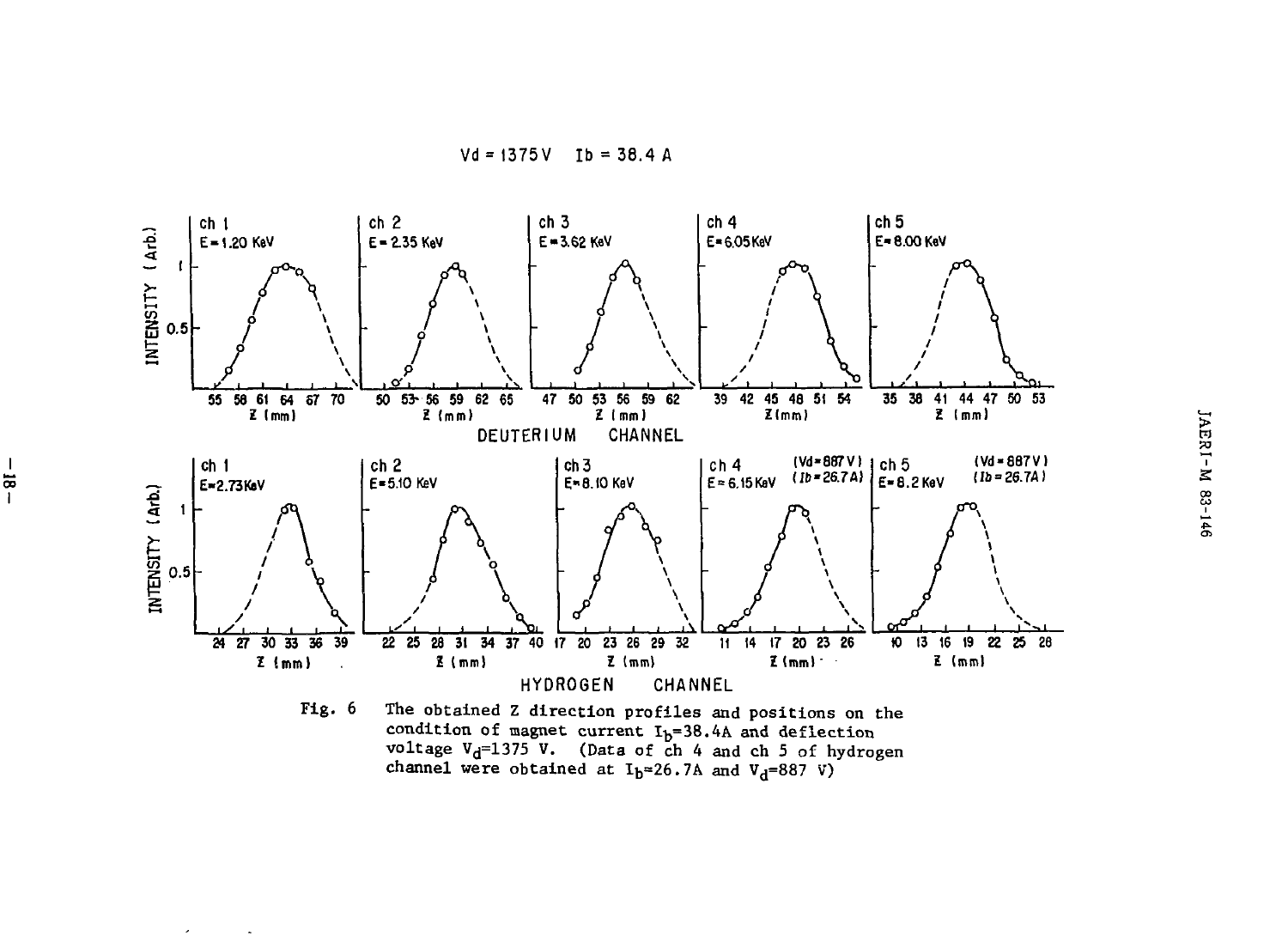

Fig. 7 The variation of detector center position for Fig. 7 The variation of detector center position for Larmor radius of designed value. The ranges of Z direction show beam widths determined by of Z direction show beam widths determined by profile data of Fig.6. profile data of Fig.6.



Fig. 8 Relation between deflection voltage and Z direction profile in deuterium and hydrogen channel of ch 3 for the incident of proton beam of 2.75 keV.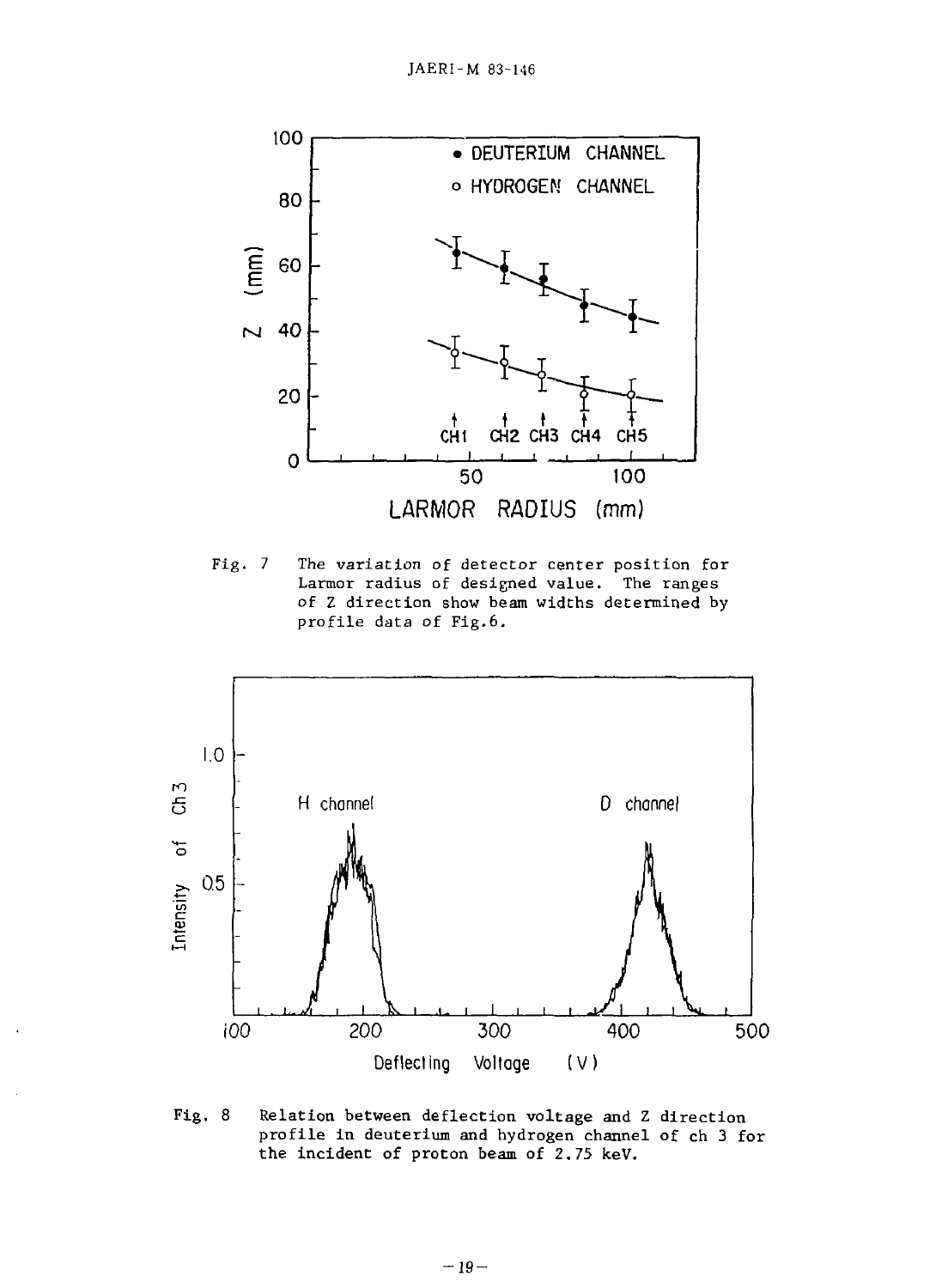JAERI-M 83-146 ]AERI-M 83-146



Fig. 9(a) Experimental results of hydrogen channel between Experimental results of hydrogen channel between incident ion energy and magnet current Fig.  $9(a)$ 



Fig.9(b) Experimental results of deuterium channel between incident ion energy and magnet current incident ion energy and magnet current  $Fig.9(b)$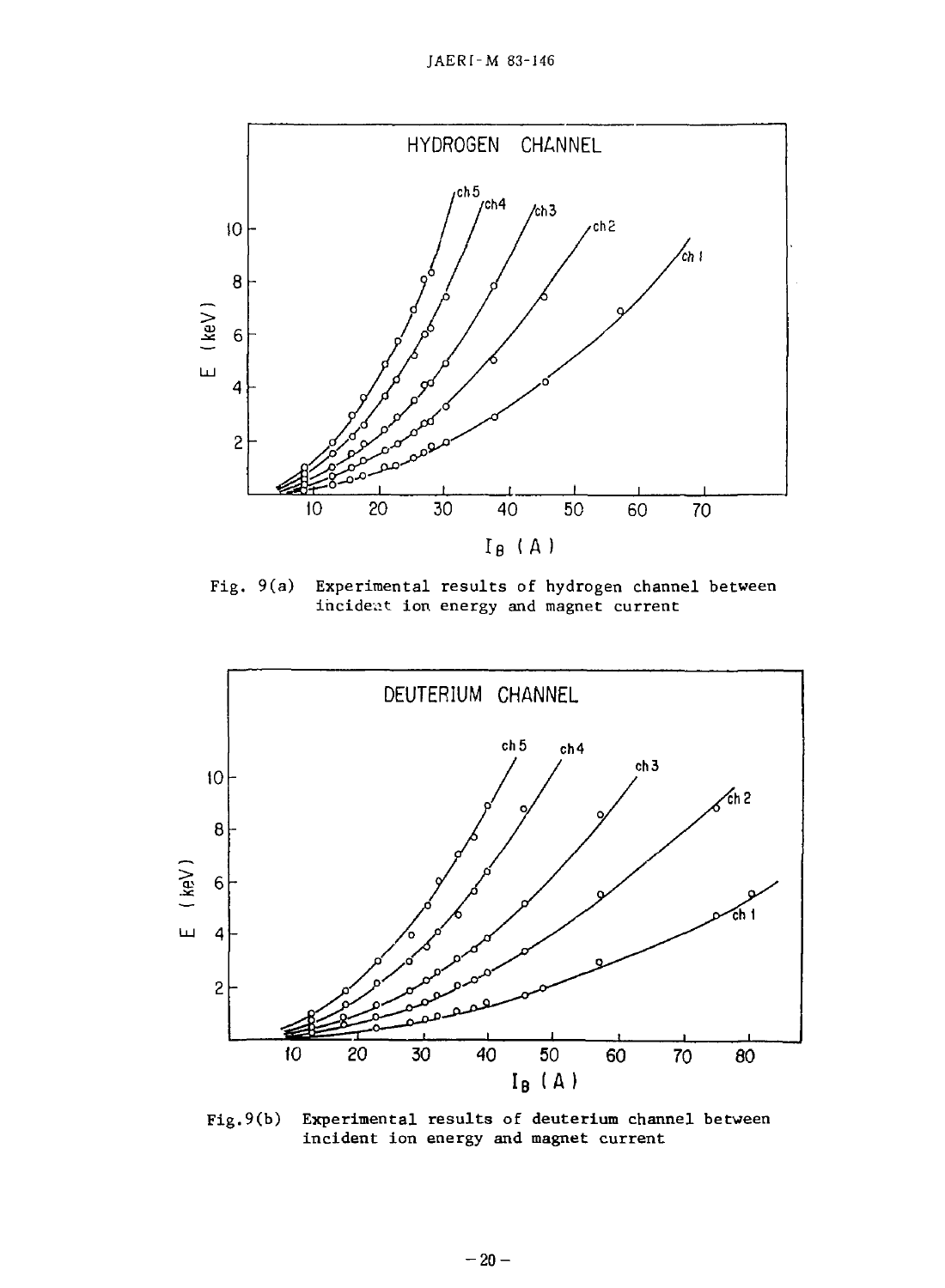JAERI-M 83-14ô



Fig.lO(a) Experimental results of hydrogen channel between Experimental results of hydrogen channel between incident ion energy and deflection voltage incident ion energy and deflection voltage  $Fig.10(a)$ 



Fig.10(b) Experimental results of deuterium channel between incident ion energy and deflection voltage Fig.lO(b)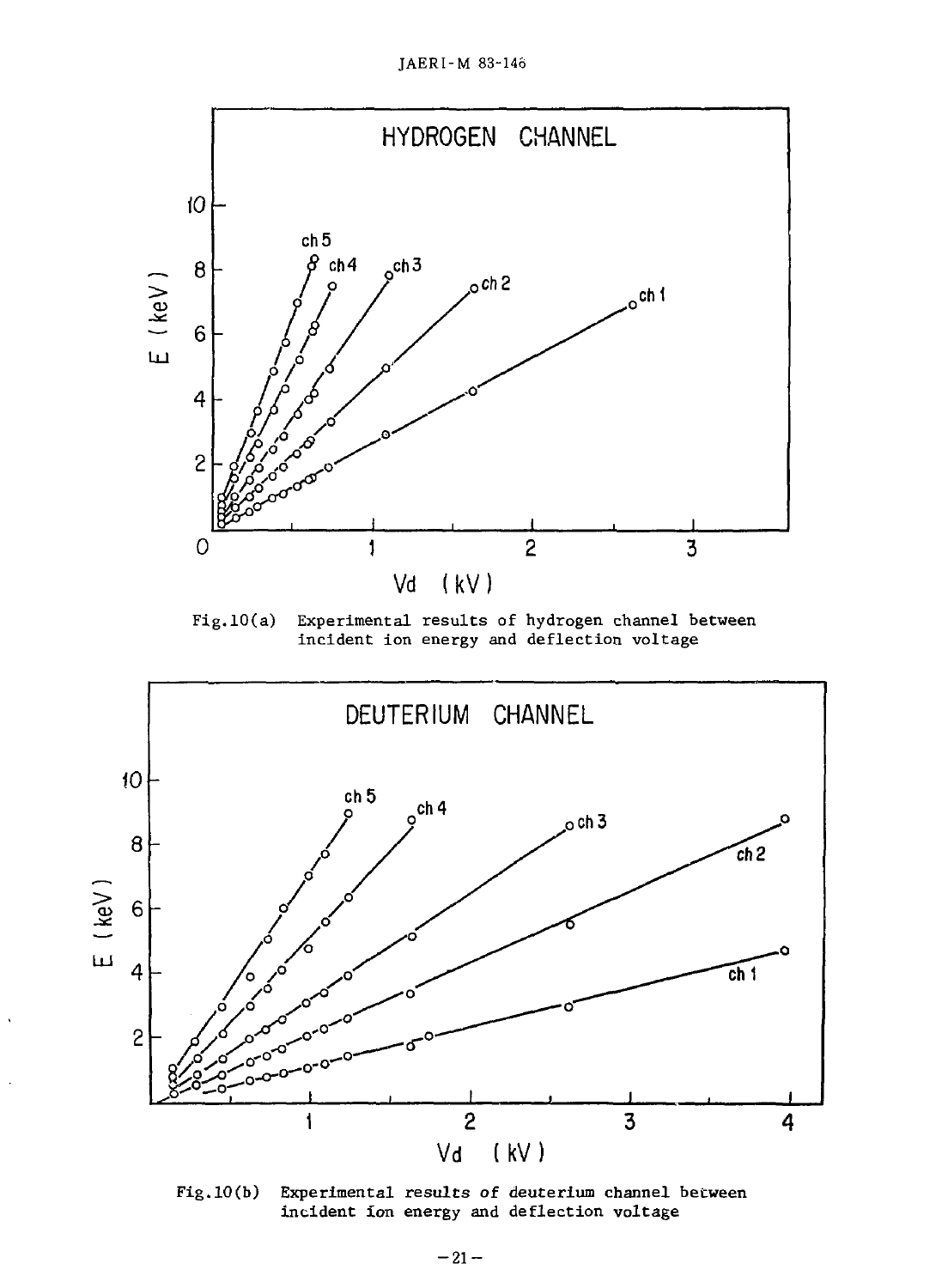

Fig. 11 The variation of energy resolution The variation of energy resolution for Larmor radius of designed value for Larmor radius of designed value Fig. 11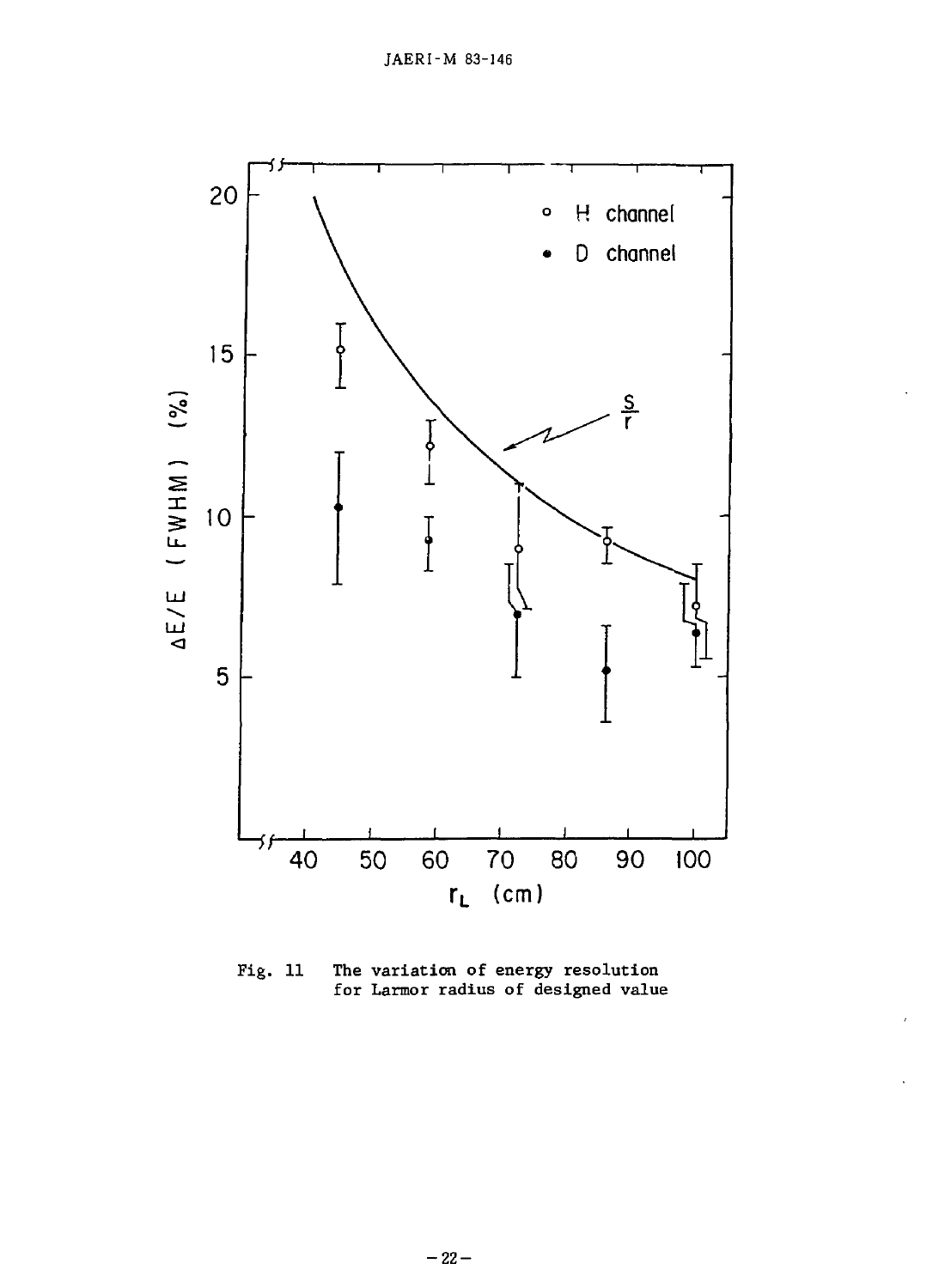

Fig. 12 Experimental set-up for measuring charge-exchanged Experimental set-up for measuring charge-exchanged neutral particle spectrum from the JFT-2 tokamak plasma neutral particle spectrum from the JFT-2 tokamak plasma Fig.  $12$ 

 $\mathbf{w}$  .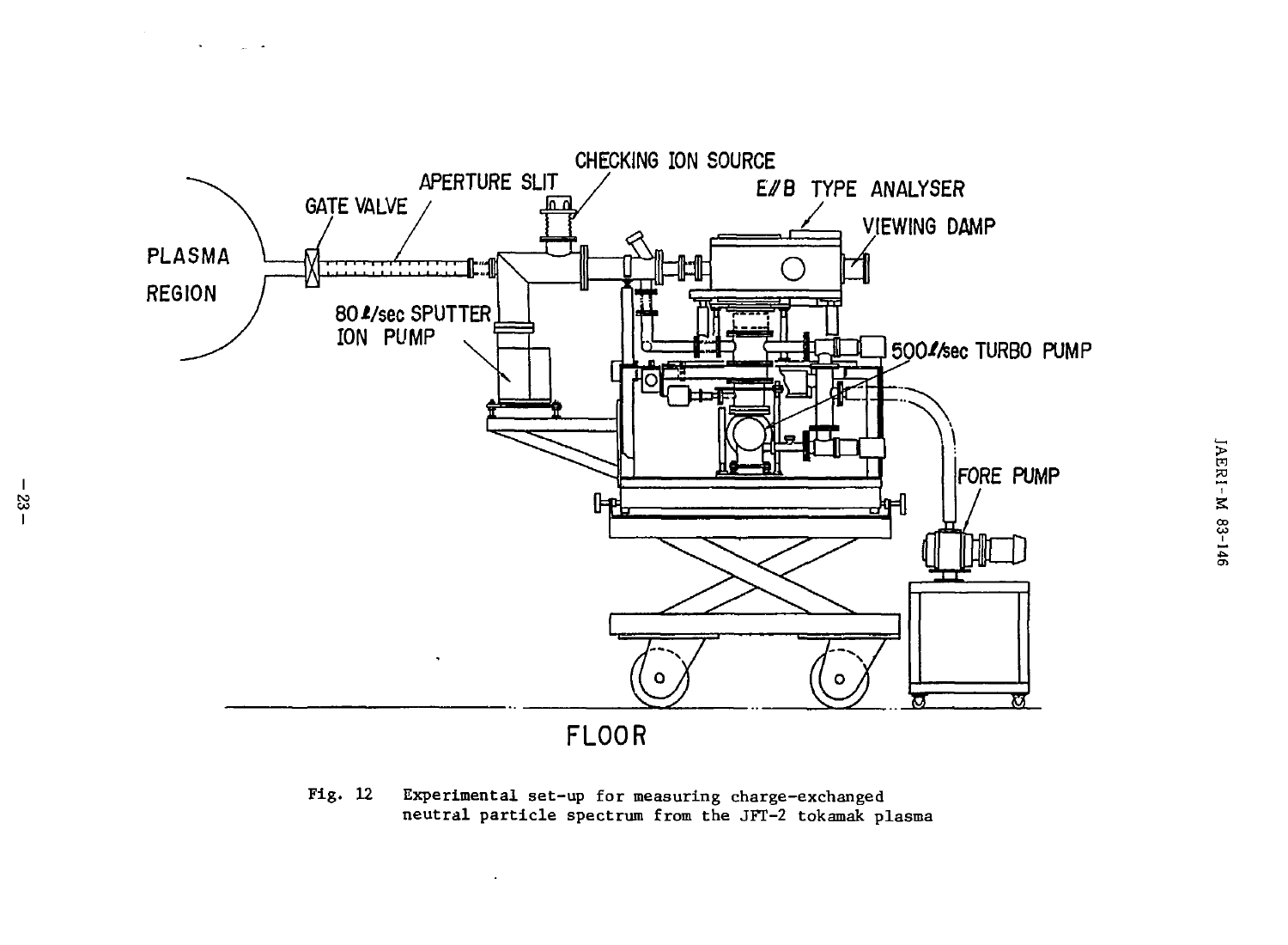

Fig. 13 The obtained energy spectra of (a) hydrogen and (b) deuterium in the discharge of Joule heating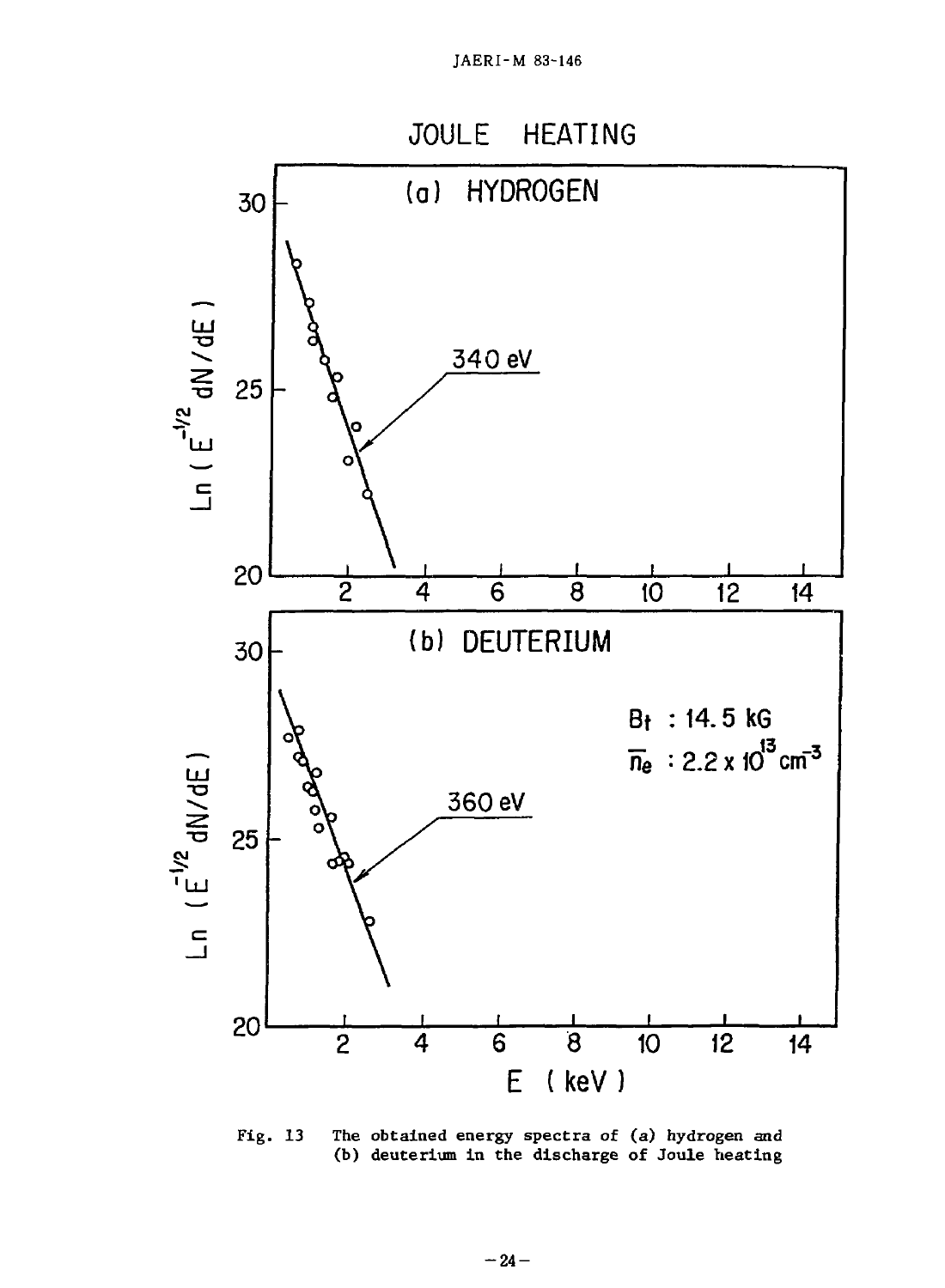

Fig. 14 The obtained energy spectra of (a) hydrogen and (b) deuterium in the discharge where at the co-direction hydrogen beam power of 500 kW was injected into deuterius plasma

 $\frac{1}{2}$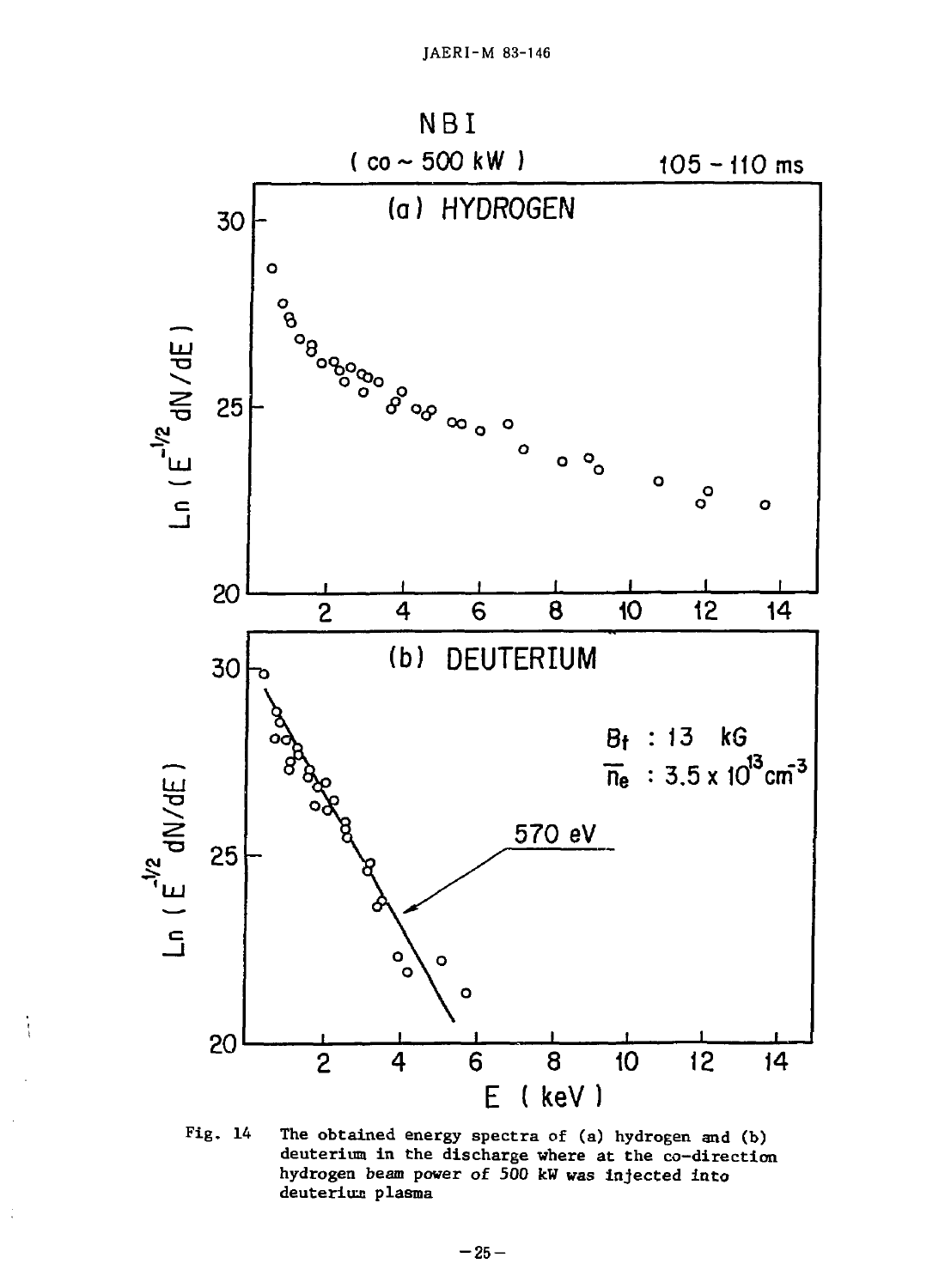



Fig. 15 The obtained energy spectra of (a) hydrogen and (b) dueterium in the discharge of the ratio of hydrogen to deuterium 1:10 which was heated by ion cyclotron wave power of 130 kW.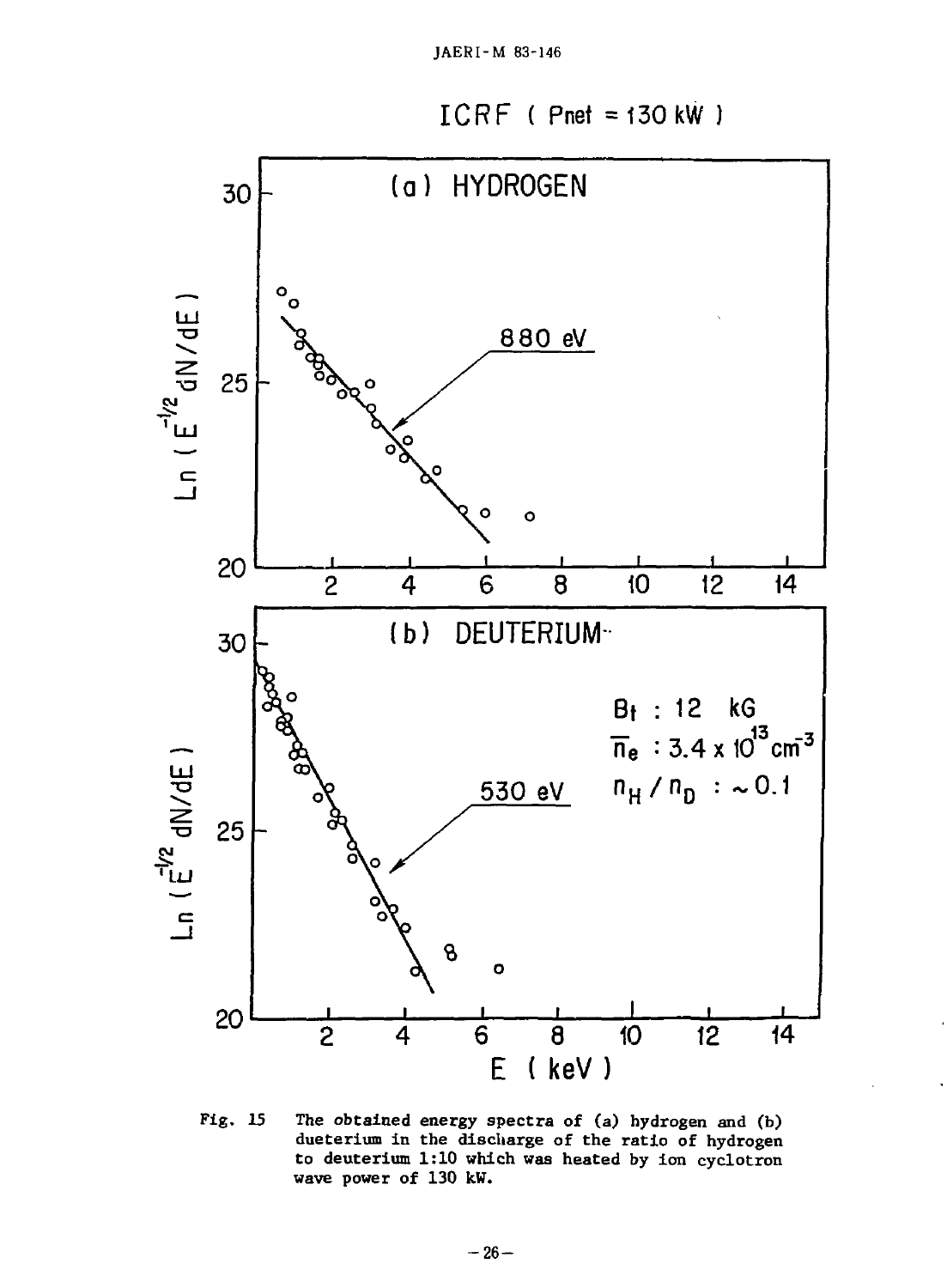

Fig. 16 The time variation of hydrogen and deuterium Fig. 16 The time variation of hydrogen and deuterium ion temperature deduced from charge-exchanged' neutral energy spectrum in the ion cyclotron neutra1 energy spectrum in the ion cyc1otron resonance heating resonance heating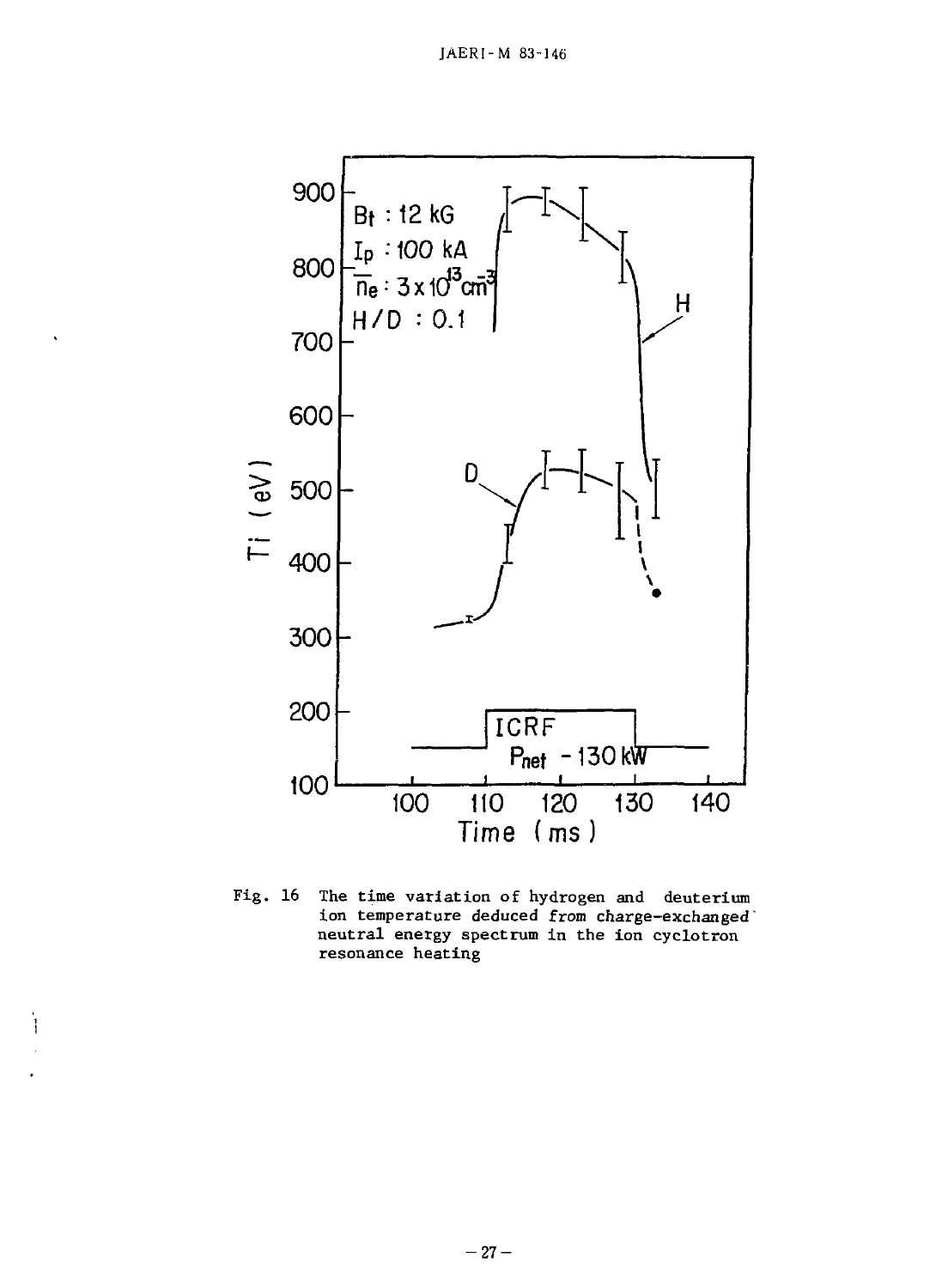

 $H^{\circ} \rightarrow H^{\dagger}$ 

Fig. 17 The time variation of deuterium and hydrogen channel at ch2, 3 and 4 respectively in a hydrogen discharge which was heated by the hydrogen beam